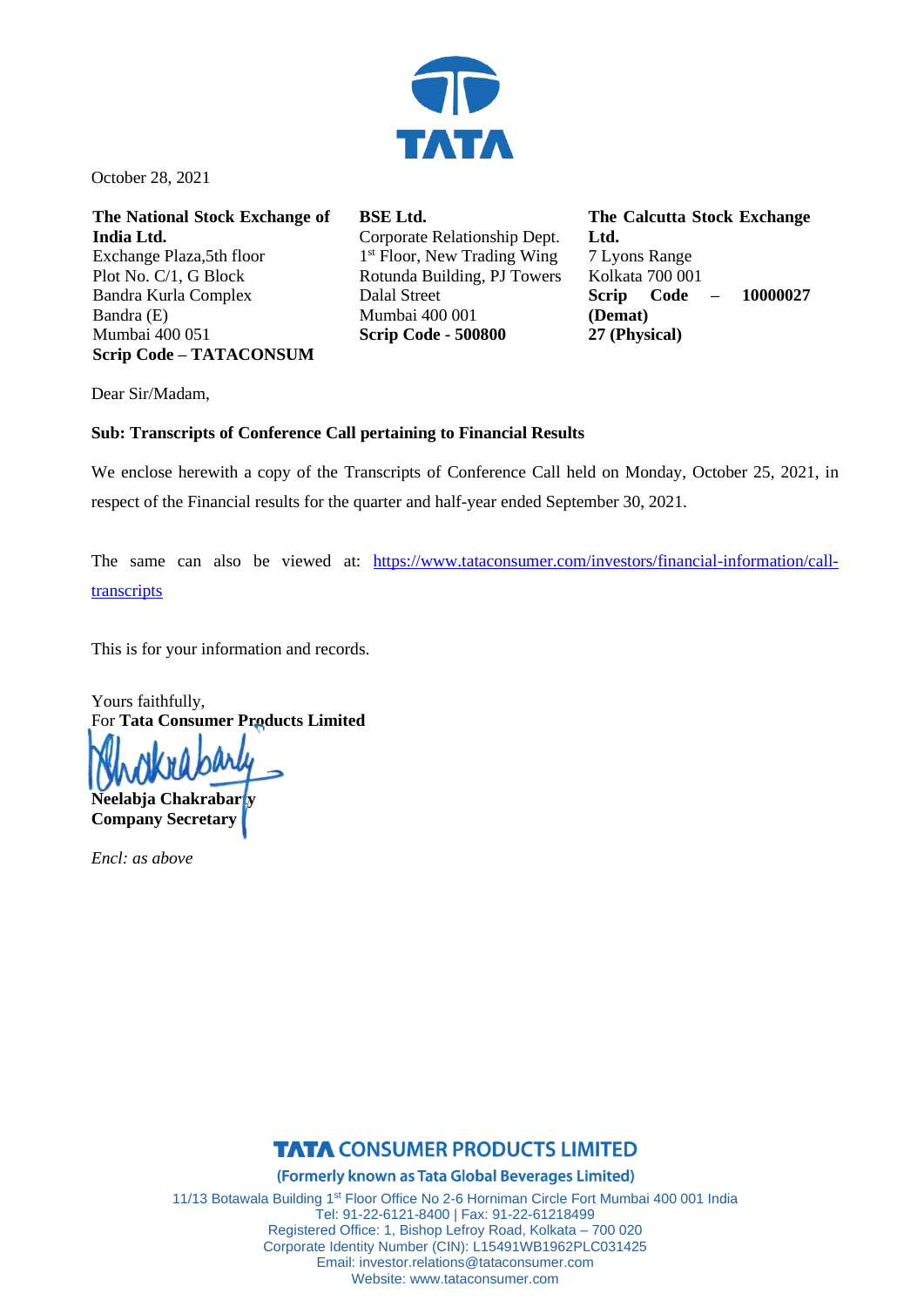"Tata Consumer Products Limited Q2 FY2022 Earnings Conference Call"

October 25, 2021

**TATA CONSUMER PRODUCTS** 



ANALYST: MR. MANOJ MENON - ICICI SECURITIES

MANAGEMENT: MR. SUNIL D'SOUZA - MANAGING DIRECTOR & CHIEF EXECUTIVE OFFICER - TATA CONSUMER PRODUCTS **LIMITED** MR. L KRISHNAKUMAR - EXECUTIVE DIRECTOR & GROUP CHIEF FINANCIAL OFFICER - TATA CONSUMER PRODUCTS LIMITED MR. AJIT KRISHNAKUMAR - CHIEF OPERATING OFFICER - TATA CONSUMER PRODUCTS LIMITED MS. NIDHI VERMA - HEAD INVESTOR RELATIONS & COMMUNICATION - TATA CONSUMER PRODUCTS **LIMITED**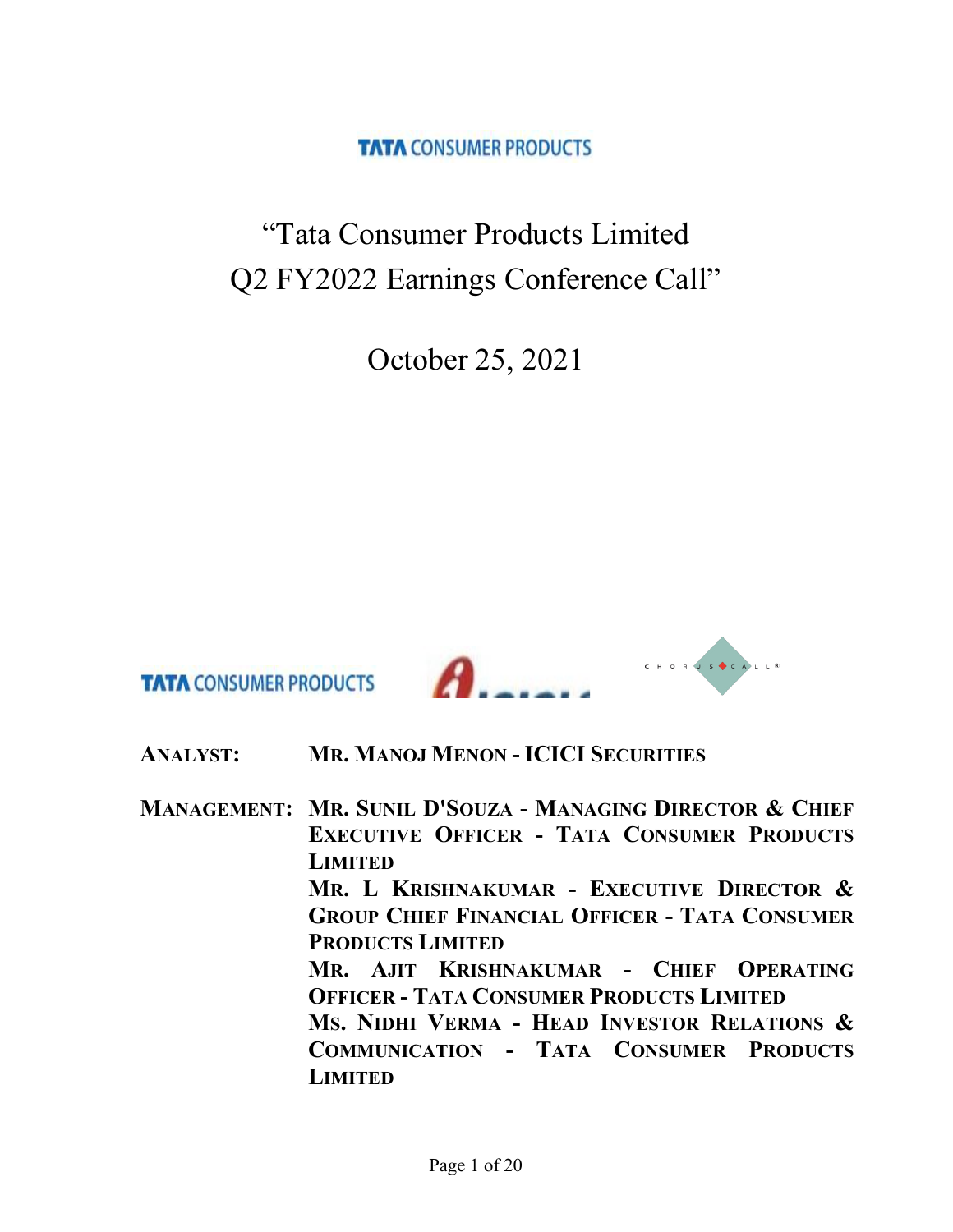- Moderator: Ladies and gentlemen, good day and welcome to the Q2 FY2022 Earnings Conference Call of Tata Consumer Products Limited hosted by ICICI Securities. As a reminder, all participant lines will be in the listen-only mode and there will be an opportunity for you to ask questions after the presentation concludes. Should you need assistance during the conference call, please signal an operator by pressing '\*' then '0' on your touchtone phone. Please note that this conference is being recorded. I now hand the conference over to Mr. Manoj Menon, Head of Research, ICICI Securities. Thank you and over to you Sir!
- Manoj Menon: A very good morning, good afternoon, good evening depending on the part of the world you are joining from and also a warm seasons greetings to all of you given the festive season just about in going through in India at this point. As I said it is our absolute pleasure to host Tata Consumer Products Limited management for the Q2 FY2022 results earnings call. The company is represented today by Mr. Sunil D'Souza, Managing Director and CEO, Mr. L Krishnakumar, Executive Director and Group CFO, Mr. Ajit Krishnakumar, Chief Operating Officer and Ms. Nidhi Verma, Head Investor Relations and Communication. Now over to Nidhi for the further proceedings. Thank you.
- Nidhi Verma: Thanks Manoj. Good morning everyone and hope you had a good weekend and had the time to go through our presentation and some of the investor materials. So for today's presentation, we will spend about 20 minutes going through some of the key highlights and performance updates which Sunil will do and then we will straight away dive into question and answers. I will just quickly draw your attention to the disclaimer statement if you can just look through this and I would now hand it over to Sunil.
- Sunil D'Souza: Thanks Nidhi. I will quickly jump on straight to the executive summary for the quarter, give you a highlight of where we are on our strategic priorities and a broad snapshot of our businesses and the outlook as we see it going forward. In the interest of keeping it crisp I am presuming that quite a lot of you would have had the time to go through this deck on the weekend, I will try and hit the big points. So if I go to slide #6 during the quarter consolidated revenue grew 11%. Just to put in perspective last year same quarter we had two businesses which we had divested which is Empirical Food Service business in the US and map out of home coffee business in Australia and that is why we are saying exinternational food service business. Bringing the two year CAGR to 14%, India was very strong growth, we had 14% growth on the India beverage business with 2% volume growth, but this 2% came on the back of strong volume growth in the same quarter last year. India foods business going from strength to strength with 16% volume, 23% revenue. International business grew 3% it was almost flat, i.e. 0.5% actually in constant currency terms cycling a elevated base driven by pantry loading that we had seen last year same quarter. Just to put it in perspective Q1 last year was the peak of the pantry loading, Q2 was the bit of tapering, Q3, Q4 had come back to normalcy, so more or less the international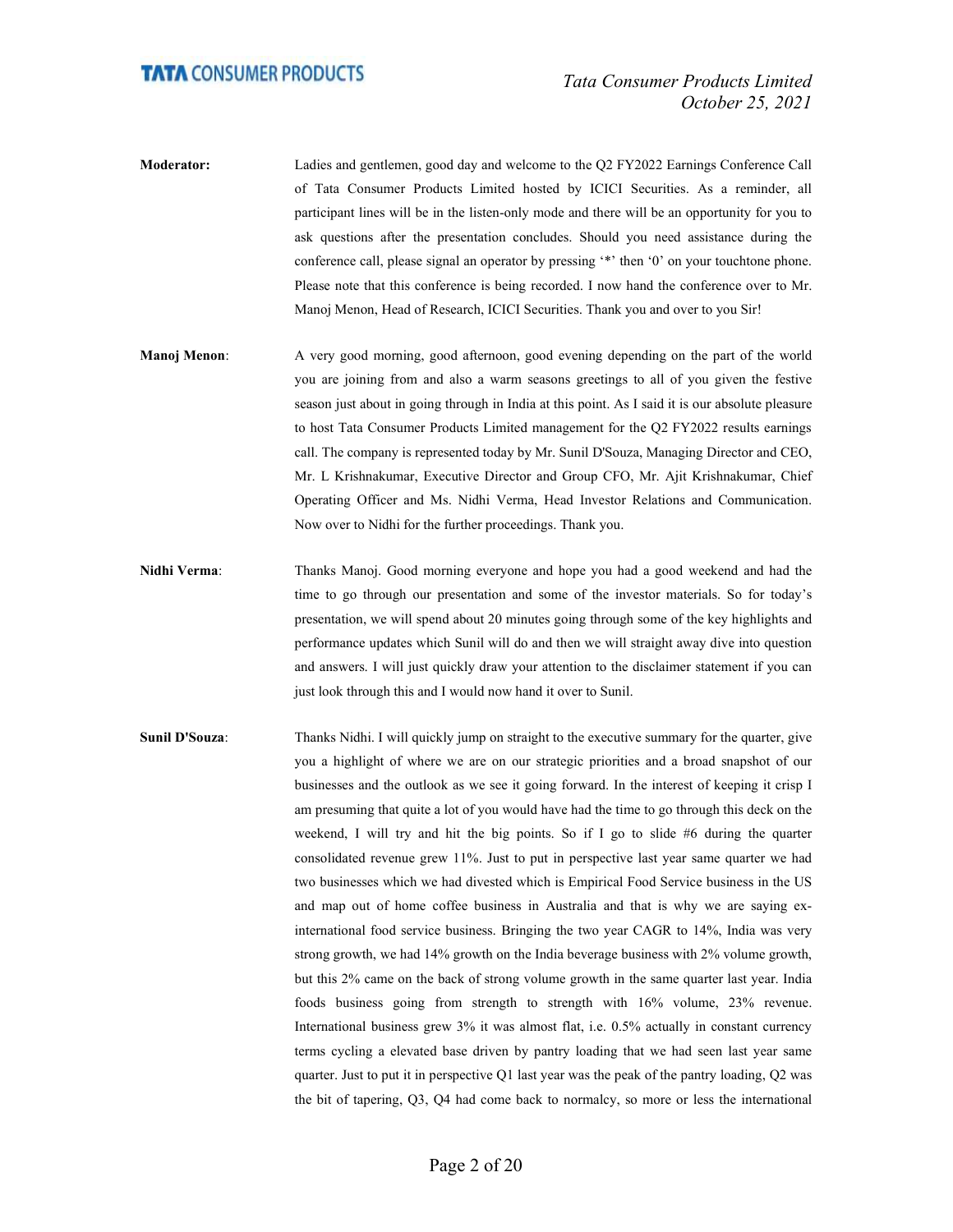business in terms of the macro outlook is now back to normal. Tea cost inflation which was impacting our margins has tapered off and we have seen sequential improvement in gross margin for the second consecutive quarter and you could expect margins improving quarteron-quarter at least for the next two or three quarters as we go forward.

 EBITDA margin for the quarter was up by 50-basis points versus last quarter, but down 60 basis points year-on-year and primarily driven by ATL investments in India business behind brand building being up by 75% year-on-year. We continue to drive efficiencies in working capital, we have had reduction of 16 days in working capital versus last year and about 1700-basis points improvement in free cash flow to EBITDA conversion versus the same quarter last year. In terms of results exactly what I have talked about 2% volume, 14% revenue in India beverages, 16% volume, 23% in India foods, U.S. coffee volume was flat, constant currency growth was 1%. International tea volume growth of 1% flat in revenue terms constant currency, overall therefore 11% revenue growth translating to Rs.3033 Crores of topline. Quickly H1 I will not go through all the detailed numbers, but overall even for H1 it is 11% consolidated revenue growth at Rs.6042 Crores.

 In terms of margins overall and growth percentages, EBITDA was up by 5%, margin down 60-basis points that flowed through into group net profit. Again 5% growth on group net profit, margin 9.4 negative 40-basis points, EPS growth year-on-year is 4% now, group net profit Rs.302 Crores and we are sitting with Rs.2250 Crores of cash. Quick highlight on strategic priorities. Just to highlight and recap- we have defined six strategic priorities strengthen and accelerating our core businesses, driving digital and innovation, unlocking synergies and focus on cost, creating capabilities and talent and future ready organization, exploring new opportunities both organic and inorganic and embedding sustainability.

 Now in terms of brands, we talked about 75% increased in ATL spends this quarter, high focus across the country, we have invested in the south behind Chakra and Kanan Devan. Tetley, as the economy has opened up and more on premise and premium outlets get opened up, we have focused behind that. Soulfull which we had focused on integrating in the first 40, 45 days or so of the quarter, we have now started ramping up with A&P and you should see a product pipeline starting to come out in line with our plans. Salt ,same thing we have focused on building out salt ATL, all in you would see increase on distribution and ATL starting to play out in our share gains, tea up by 170-basis points nearly and salt, a very good 440-basis points growth versus same quarter last year.

 We had committed to getting to one million outlets in 12 months, the good news is we are ahead of that number. 1.1m is the number that we hit in September, so time to raise the bar. We are moving the target to 1.3 million outlets by FY2022. We had also committed saying we will increase total reach to 2x of where we were, which was two million outlets in September 2020. In 36 months, we have already moved it by 30% so we are exiting at 2.6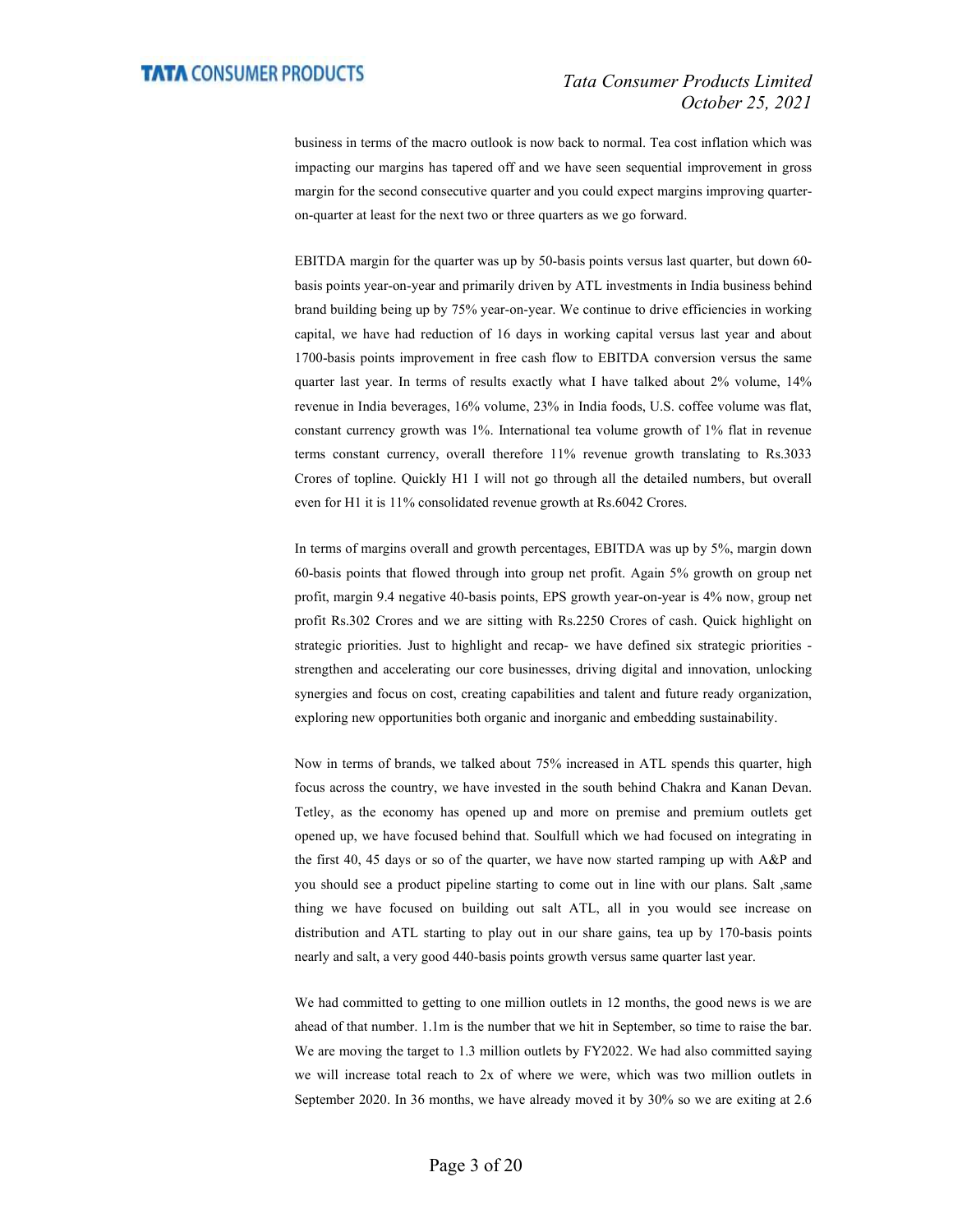million outlets in September and continuing to add every quarter. Other thing apart from expanding distribution is to make sure that our team focuses on beyond tea and base salt, so we have started a premium DSR program, we now cover about 17000 outlets with additional sales people only focusing on the premium part of the portfolio and the new brands that we are launching. Sampann, Tetley, Coffee and Soulfull is an example here.

 E-commerce just to recap, we had started with 2.5% when we started our journey as Tata Consumer Products, it is now up to 7% of sales continuing to show robust growth up 39% this quarter, institutional channel which we had started off is now delivering strong results up 117%. The NourishCo business, which we are quite bullish on and we had bought this and we were clear that we are going to expand geographically and portfolio.Portfolio work has started you will see that in a bit, but outlets up by 49% year-on-year. Rural, which is where we have opportunity more than urban I would say and we had started appointing rural distributors, we are now up to 4000 plus distributors aiming to exit 5000 by March.

 Innovation- continuing the focus expanding the range of Sonnets, Tata Gluco Plus jelly which we expect to be a blockbuster started off on a very strong wicket in the NourishCo portfolio, partnered with Tesco and the Loop system to get reusable tins into the UK business and as I mentioned Soulfull now that we have finished integration, we are at 4x the number of outlets that we used to or they used to service.We now starting our new product pipelines, this is one of the first Soulfull 0% added sugar Muesli and we have now launched Rs.10 Soulfull Ragi Bites into the market. Sustainability remains a focus. I already talked about Loop.We are one of the founder signatories on the India plastics pact. We have focused on better communities, we started this program in Jharkhand.Apart from that we have an MoU with the Indian Institute of Millets Research, millets is a more sustainable crop and it is a strategic portfolio product -helps us and helps the environment.

 Our sustainability efforts have got recognized, we have been rated A by MSCI ESG ratings, Sustainalytics has moved us up from severe to medium in their last update and CRISIL released their first India's ESG report in which we are in the top set of FMCG companies. Quickly, GDP- all key markets in which we operate starting to recover. Commodities, tea prices starting to come off their highs, they are in the middle if I may, but now sort of range bound. That said it is significantly below where they were in September, October of 2020, but they are still above where they started in September October 2019, so somewhere in between. But our pricing actions have already happened to a large extent and therefore we would expect margins to be moving up from here on. A slight bit of an uptick on Kenyan teas with the new Kenyan tea act which has got passed, it is a wait and watch for that for now. Coffee I am sure all of you are aware it has moved up significantly from where it was, it has both positives and negative for us. We have got to deal with increased coffee buying prices in the US, but Tata Coffee which is our listed subsidiary gets the benefit in terms of plantations and little bit in terms of its extraction business.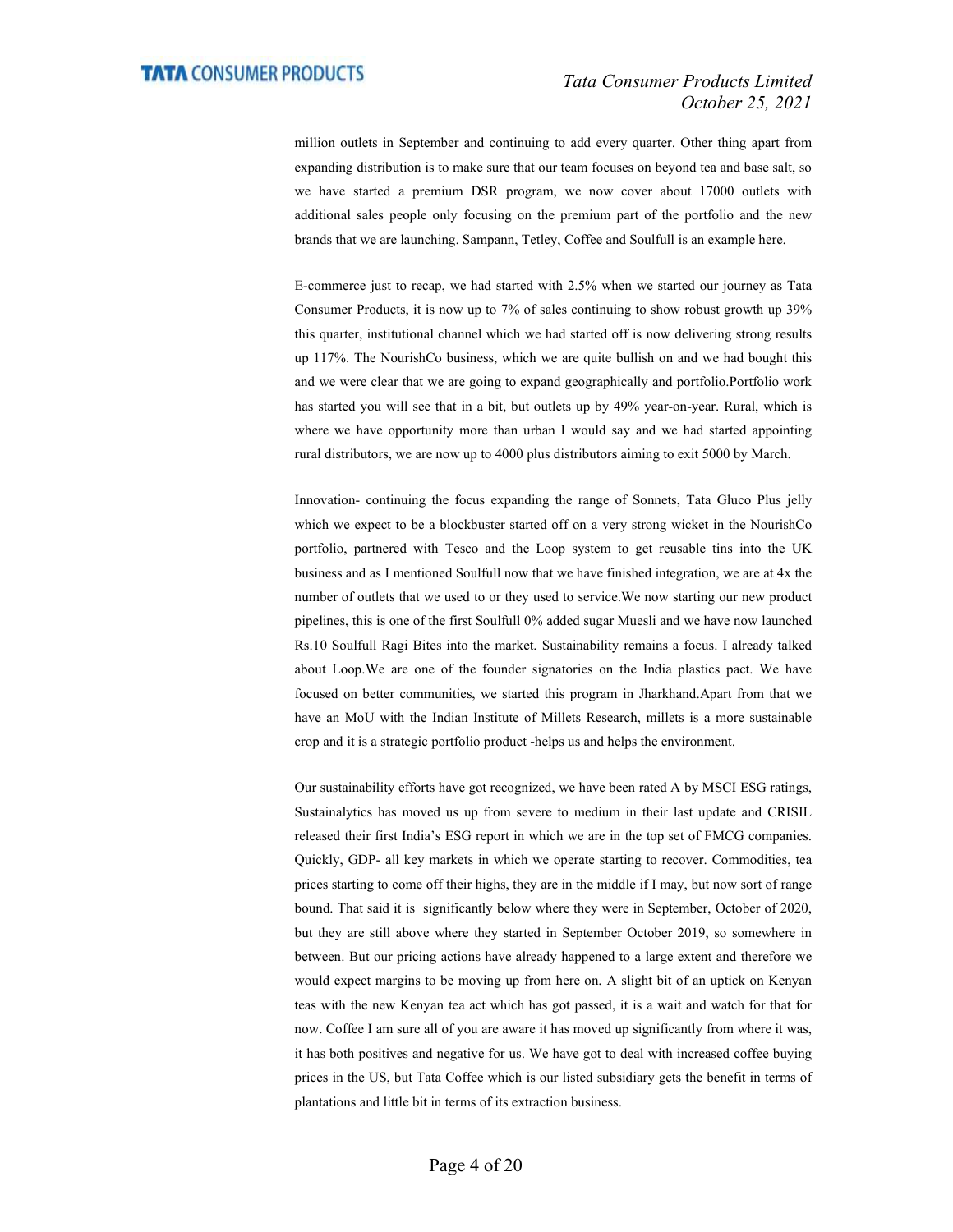Moving straight to business performance. I'll start with India Packaged Beverages, 2% volume, 10% revenue, 168-basis points of market share gain. Now just to clarify that market share gain, Nielsen has not released its September report, we have taken a rolling three months, so this is June, July, August number, but we would expect September to be coming in slightly better than this, but we are keeping fingers crossed on that piece. EBIT margin has been on an upward trajectory as the inflation has tapered off and we continued to be market leaders in the e-commerce channel.

 On India foods, 16% volume, 23% revenue very strong performance. Premium salt grew by 42%, Tata Sampann grew nearly 30% on a base which was close to 30% in the same quarter last year as well. The EBIT margin for the quarter however was impacted by the portfolio mix, the mix between Sampann and salt, the investment behind Soulfull, increased A&P behind the India foods business and other expenses including logistics and freight.

 NourishCo I talked about 121% revenue growth. Year-to-date they will be up by 107%. Strong performance and now with out of home opening we do expect them to accelerate. I talked about new product innovation- Fruski which we had done a pilot on successfully and therefore starting expansion and Tata Gluco Plus, the jelly introduction has got off to a very strong launch.

 Tata Coffee, plantations was negative 24%, but extractions was positive, but very strong delivery on the EBIT line, but topline was a bit muted because of tea and lower realization even in pepper.

 Tata Starbucks as the out of home has opened up, very strong recovery in the quarter and we continue our journey of opening stores. In the quarter, they opened 14 stores. Now they are up to 233, now they are present in 19 cities which includes Jaipur, 88% of stores are reopened. The good news is September 2020 same store sales is now 94% index to September 2019, so that shows consumer is coming back in the stores where expanded footprint will start paying dividends quickly.

 In terms of international, the UK 1% revenue. The good news is our three brand strategy which is primarily to deal with the fact that we need to move from being just a black tea company into the fruit and herbals, speciality andin premium spaces is starting to pay results. Very strong growth on teapigs as well as, if you include Good Earth as well, we are starting to see traction in our overall tea share in the UK. US coffee revenue growth of 1%, tea which had gone through strong bump last year in the pantry loading is now starting to normalize. Coffee bag share flat. to slight bit of a pressure, but we are confident we can get it back very quickly.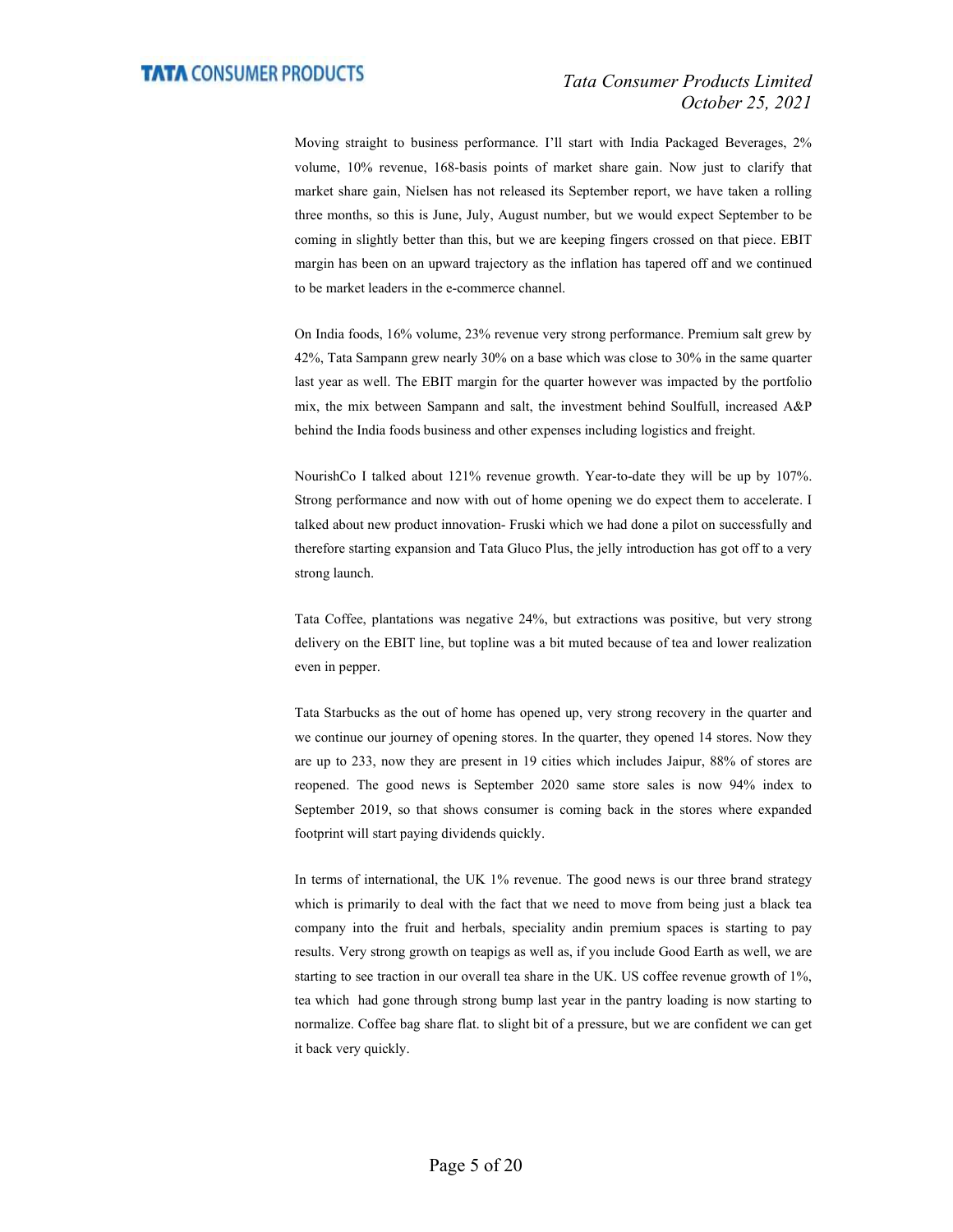Canada ,again they bore the brunt of the lockdown, because the Canada lockdown continued for quite sometime and pantry loading also given by the fact that we are the number one tea brand there was very high base last year, but now coming back to normalcy. Market share continues to be a very strong story out here.Tetley gained share led by regular tea outpacing the category and specialty tea growing in line with the category. Now I hand over to L.K. for the financial performance. L.K. over to you.

L Krishnakumar: Thanks Sunil and good morning everyone. I will take you through a few slides of the financial performance starting with highlights for the quarter ended September. On a standalone basis revenue increased by 14% from 1736 to 1988 reflecting the growth in India beverages and foods business, EBITDA grew by 6% and in the later slides we will talk through some of the reasons why EBITDA growth has been lower. Consolidated performance revenue up by 9%, 11% on like to like basis adjusting for exit. We had the food service business last year which we exited, so adjusting for that we grew 11% but out of that the growth in the India branded business was 17% with beverages growing by 14% and India foods growing by 23%. Vietnam and Tata Coffee including-Vietnam was flat, so was the international business, adjusting for exits. EBITDA growth was 5%, we saw gross margin improvement in India Beverages as tea cost came down, there was improved performance in the extraction business of Tata Coffee and there was higher investment behind brands in India.

> So if we move on to the next slide which is the financials on a standalone basis. Revenue 14%, we have talked about that earlier with beverages 14% and foods by 23%. EBITDA growth lower at 6%. Just, we need to look at an EBITDA margin of 13.5% compared to 14.6%. Now if you compare the EBITDA movement versus the same period last year, we will see that gross margin is improving with commodity cost coming off, but increases have been in the A&P line as well as in other expenses. There is higher investment behind A&P in this quarter, it is not a reflection of all quarters to come. On the other expenses, which is again some part is to do with Soulfullinvestment .With increase in freight and inflation cost and some amount of fixed cost investment for building a platform for future growth. So all these are contributors and we expect EBITDA margin to show an increasing trend.

> PAT 9.5% compared to 9.8% in the same period in the previous year. If you move on, H1 revenue up by 18%, strong growth by India businesses, EBIT down by 9%. Again it is reflection of tea cost in the earlier parts which is now leveling up, PAT higher by 22%. Overall we have also had the benefit of final dividend from overseas companies in the earlier quarter which is why on a standalone basis we are seeing an improvement in profitability. Moving on to the consolidated performance. For the quarter, revenue from operations up by 11% adjusting for exit, EBITDA again 13.9% lower than 14.4%. Reasons I explained earlier primarily to do with higher investment and A&P, a little bit of margin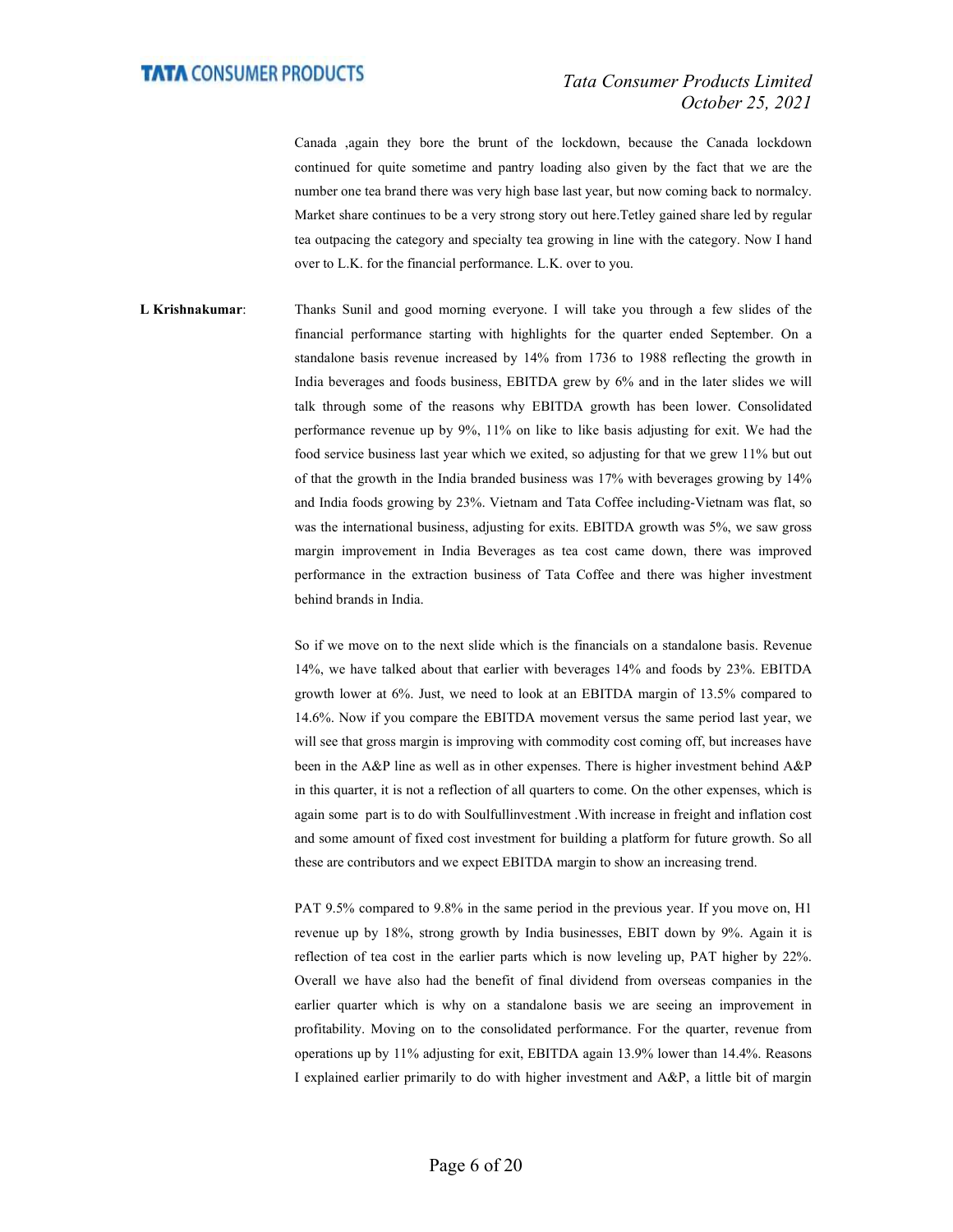erosion on the foods business which we will talk about in a moment and some inflationary cost increases as well as some fixed cost investment.

 PBT before exceptional items 364 up from 345 with 5% increase, PAT 261 at 12% increase and group net profit increase is lower, if you look at the share of net profit from JVs and Associates, you will see that it is lower from the same period in the previous year, Two main movements- loss of Starbucks is lower than in the previous year. Profit of APPL and north India plantation is slightly lower than the previous year, so these two are reflected in the share of profit from JVs and Associates. Starbucks has got very strong growth trajectory especially in the last two months, so we are very confident about the rest of the year, it will be a phenomenal story for Starbucks. Six months performance, again we have talked through the trends and underlying trends, revenue growth of 10% and the profits is lower because of impact of tea cost and some amount of investment.

 Moving on to the segment performance, India Beverages higher by 14% and we talked through the reason earlier and Sunil went it in detail. Segment results higher by 17% reflect impact with improved gross margin due to lower tea cost. Notwithstanding higher investment there is an improvement in profitability compared to revenue growth. India Foods saw growth of 23% and a decline in EBIT margin and as Sunil mentioned small impact on gross margin as Sampann continues to grow. There is also investment behind Soulfull, there is higher tA&P investment, there is inflation in freight and logistic cost and there is some fixed cost investment for infrastructure. So all these are contributors, we do not expect this trend to be there forever, we would certainly see the margins improvement from where we are today.

 International business adjusting for exits, flat topline growth, some improvement in margins because of better management of commodity cost. Non branded business- its a good period for extraction with improved profitability, we are seeing a 19% growth in profits. The segment wise contribution India beverages 46% of revenues and 48% of EBIT, India Foods 26% of revenue and 21% of EBIT, international 28% and 31%. So these are the highlights for the quarter and I handoverto Sunil for the outlook.

Sunil D'Souza: Thanks L.K. Overall in terms of the macros I think we are seeing the second wave is receding ,vaccination progressing and therefore leading to a fast recovery, we have already seen the impact in the Starbucks and Nourishco business of the opening up of the economy. Our international markets are seeing a return to pre-COVID demand trends and I think we are now entering a period of stable demand unless …your guess as good as mine on whether there is a third wave, right now we do not see that as a very high risk out here. We continue to stay focused on driving growth in the core business while adding new levers across different functions. India Package Beverages as I mentioned to you has seen a moderation in tea cost. That said, right now pricing is range bound, but we will be dynamic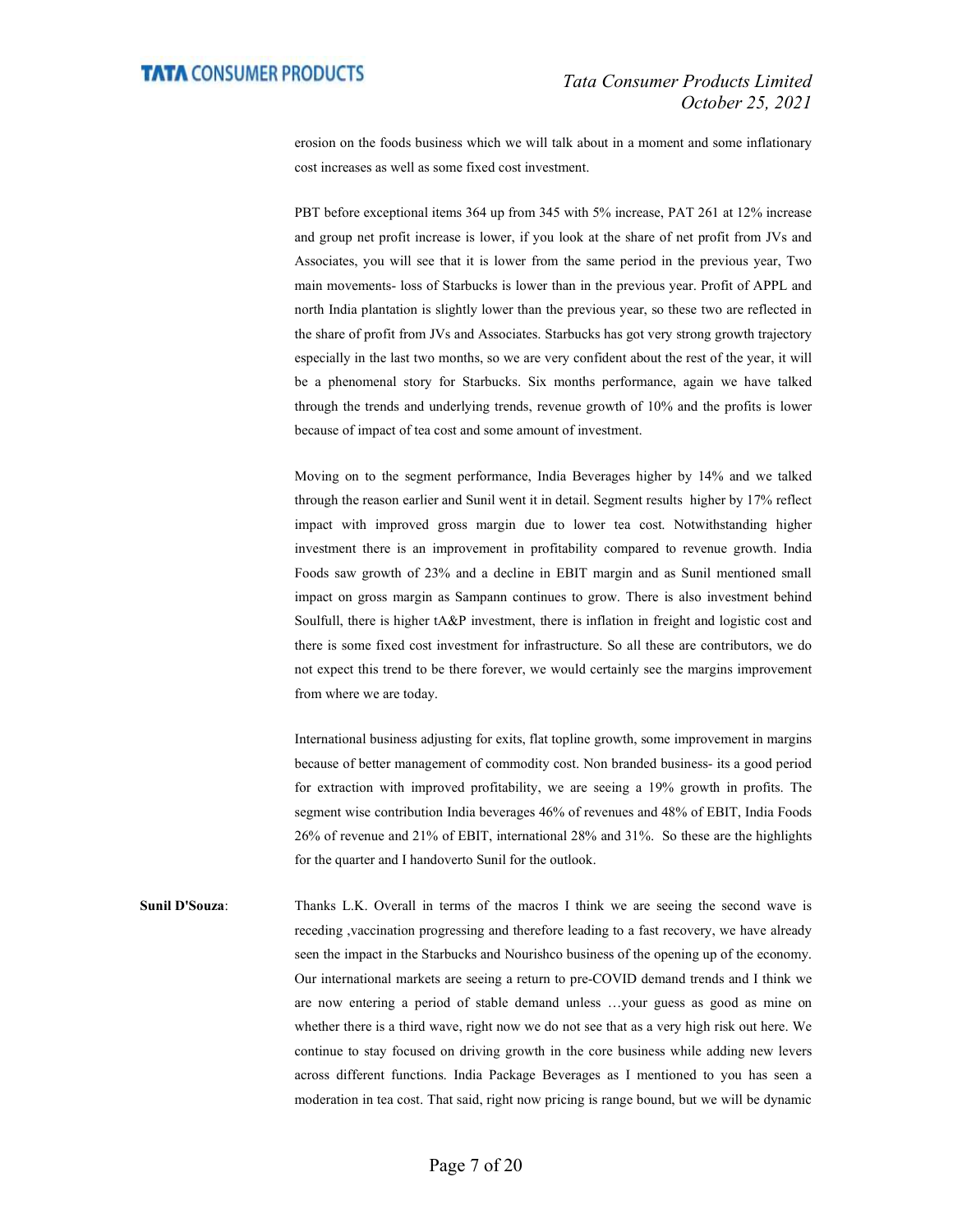in pricing to make sure we are driving competitive volume and value growth. Just as a perspective, whether you take MAT last 12 weeks, last four weeks, we have had constant uptick in market share and we intend to continue driving that as we build margin into the business. Momentum on the India Foods business topline should continue with focus on distribution and investment behind brand and innovation. You have seen in the jump on salt share, you have seen the Sampann growth coming back, we intend to keep pressing the accelerator on these. The out of home business is fast moving towards normalization, Starbucks is recovering and Nourishco growth momentum should continue/accelerate from here on. Inflationary trends especially in the India business, more in the foods business than in the beverage business especially the cost of coal and energy. Apart from that packaging, freight also starting to emerge which we will be addressing via cost optimization, productivity, focus on revenue management to try and mitigate this impact. And we will continue to streamline operations and we are working on simplification of the international business. So that is the broad outlook, with that back to you Nidhi.

Nidhi Verma: Thanks Sunil. Moderator, we can just go to the Q&A queue now for questions.

Moderator: Thank you very much. We will now begin the question and answer session. The first question is from the line of Aditya Soman from Goldman Sachs. Please go ahead.

- Aditya Soman: Good morning. Just two questions, firstly on tea prices you indicated that obviously we should expect steady improvement in gross margin and potentially lower tea prices, but there have been some articles on the impact of higher coal prices so may be can you give us some perspective on how relevant that is and how much of an impact that will have. And secondly in terms of higher advertising and promotion spends, you did indicate some brands in your commentary but can you again give us more color on which segments are the spends and the trajectory for those may be over the next year? Thanks.
- Sunil D'Souza: On the tea prices actually if I just provide some color around it, I think the initial bump last year was supply demand mismatch and that is why we have seen this rapid inflation. It has started coming down apart from a brief uptick at the end of Q1 where two things happened. There was a bit of drought conditions in Assam and then with the second lockdown I think there was a bit of fear thing that will it be the same impact as Q1 of last year, that did not happen. That said there has been a bit of issues on rainfall etc., and that is why you have not seen it taper down more than what it has. While we do think there is a little bit of impact on fuel, coal etc., happening out there, we do not expect to be as severe as what we had seen last year. That said, like I mentioned I think we have been dynamic on pricing to make sure a) we are competitive, b) we are making sure that we are building in consumer elasticity into the equation and most importantly maintaining volume and market share trajectory. So we will stay close to this. Yes, your guess is as good as mine as to how much up or down the whole piece moves because remember supply will go up, but there might be a pressure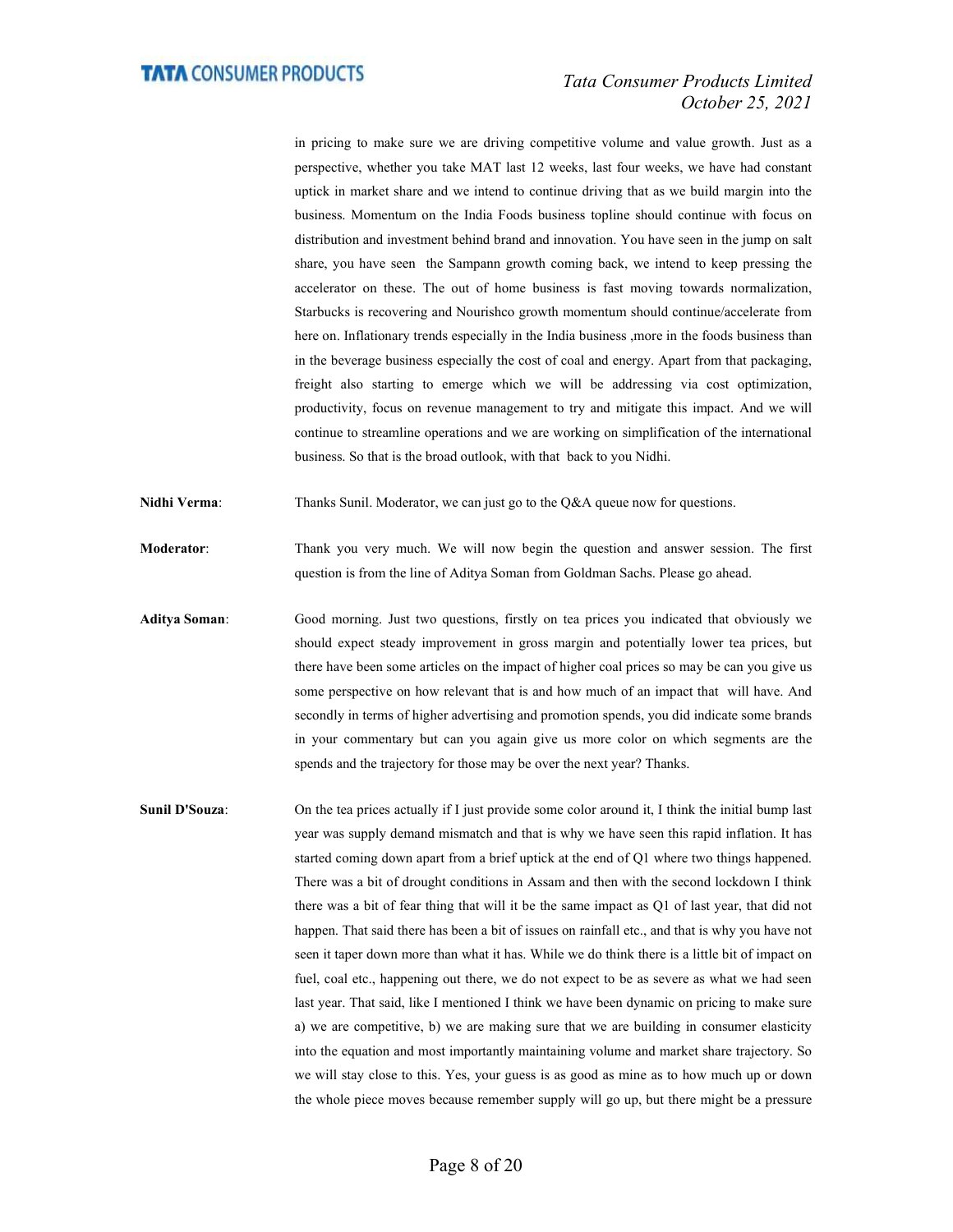on cost so that equation has to bear out, so keeping fingers crossed and we will continue to make movements as we see these prices move up or down, so that is number one. Number two- on the ATL spends I would like to highlight that I think we have made this statement earlier that we were not spending as much as we would have liked or as much as we needed to spend to build competitive strengths for our brands because ultimately building brands gives you more pricing power and builds margins in the portfolio and therefore you will see the spends going up. It is not that we are spending across all different brands, we have got a very clear target brand architecture that we are targeting towards and those are the brands we are spending behind, so you would have seen big money going behind the premium end of the portfolio in tea, for example Tetley, Gold, Premium, Agni is one where we are starting to build the brand apart from just distribution. In the foods business, salt, premium salt is the focus, Sampann which is a new brand for us to build is the focus. So coming from behind, coming on to par, so while you are seeing percentages versus last year going up, if you look at it as a percentage of sales from TCPL and compare it to our peers I think we are just about catching up now.

- Aditya Soman: I understand I think I am very clear on second bit, I think on the tea price again, can you give us a sense of what component or what proportion of total tea cost or food cost would be fuel and coal?
- Sunil D'Souza: I do not think it will be significant enough, but that said I think Nidhi can get back to you separately on that exact piece.
- L Krishnakumar: That impact is more significant in the food business, not very significant as far as beverages goes.
- Aditya Soman: Thank you.
- Moderator: Thank you. The next question is from the line of Tejas Shah from Spark Capital. Please go ahead.
- Tejas Shah: Thanks for the opportunity. A couple of questions from my side. First pertains to margin expansion or at least positive guidance that you have given on beverage business side. So just wanted to get some insights on competitive intensity here, because we are fighting or we are competing at a lot of unorganized/regional players who are very price sensitive, so when the benefit comes how much confident are we to retain the benefit to see it seeping down to March level so that is first question.
- Sunil D'Souza: Over the last I think 12 to 18 months you would have seen very clearly, the large organized branded players gaining share and we have probably been in the top of the pack in terms of share gain. As prices normalize so to speak, given increased distribution, given innovation,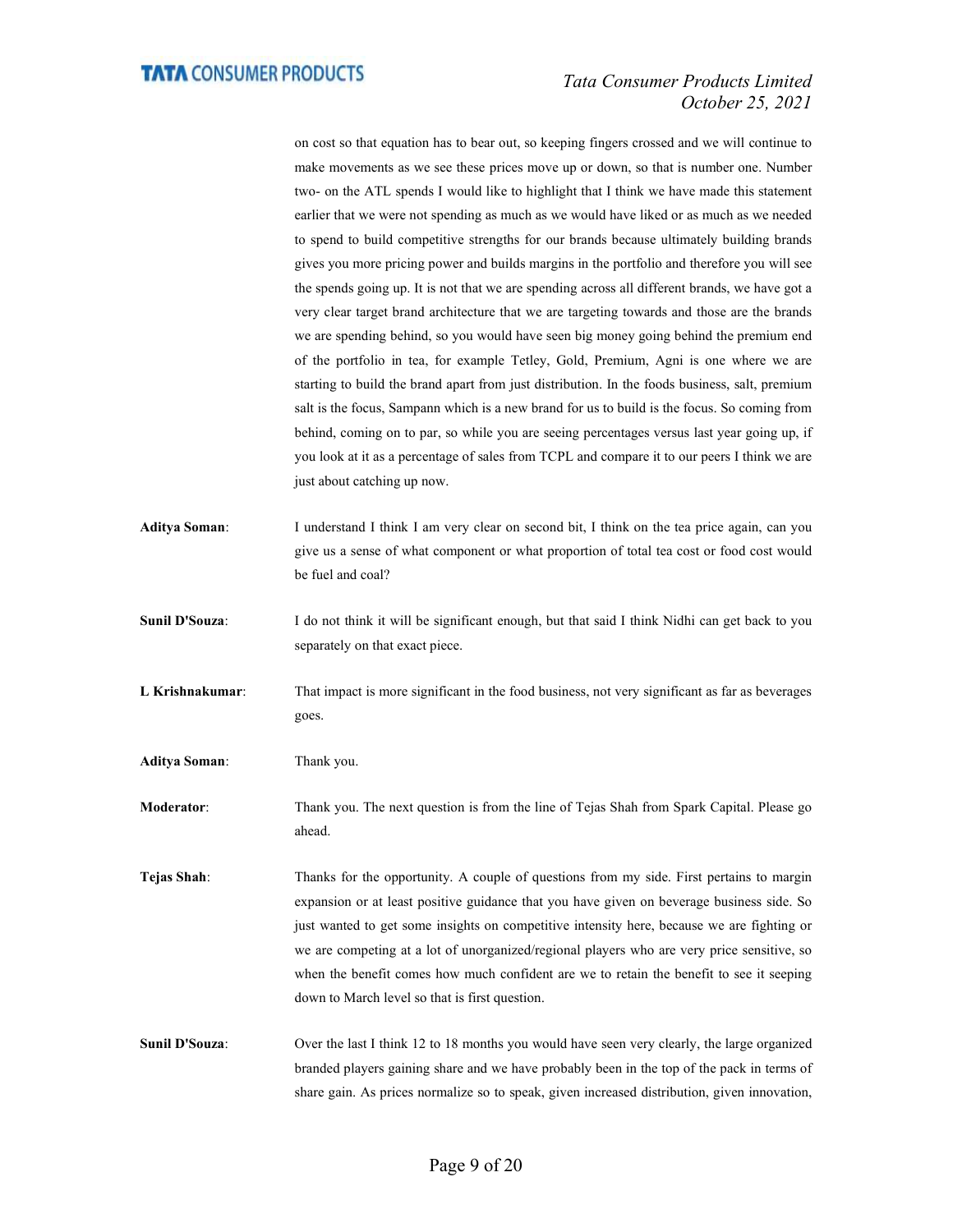given brand building, we do expect to continue to drive for share momentum. We have brands straddling across the whole price range if I may and if you actually look at our portfolio, I think we have got more of an opportunity to drive share in the mass premium to premium ends and that is where we have focused on building our brands. Butthat said, we even have opportunity on converting from loose to branded, that trend will continue. So there will be growth on both ends of the spectrum, one is from the unbranded to branded and the other one is I think we will continue to gain share from regional/locals, we remain quite confident about that.

Moderator: Thank you. We will move to the next question which is from the line of Arnab Mitra from Credit Suisse. Please go ahead.

Arnab Mitra: I had actually one question on volume growth in tea, so I wanted to understand would we be in a period of bit of sluggish volume growth for few quarters now mainly because of two reasons. One is as the commodity prices correct, do we see some of the local players or loose tea becoming more competitive versus a bigger branded player like Tata because they would adjust prices down possibly more on spot basis and generally the trade also does not like to stock up when prices are doing down. And second you mentioned the high base, I think the second half base is also quite high for the tea business, so given these two, do you expect some bit of sluggishness in the near term in terms of tea volumes?

Sunil D'Souza: Referring specifically to the volume sluggishness in this quarter I would just say that I think in the last 12, 18 months it is hard to read quarter-on-quarter or cycling versus last year because of all the multiple things that have happened in the market. I just like to point out that we are cycling a very high growth number of last year and despite that, grown in this quarter, that is number one. Number two, losing shares to locals, remember this downward trend has started sometime around beginning of this calender year or it is trending downwards albeit in bits and spurts and despite trending downwards, the organized players have gained share, so the local A and local B as we call them have actually lost share and there is no reason for us to say that trend will turn dramatically. You are right about the fact that there might have been a downstocking when the first round of price stabilization happened, but I think given the fact that we are, at least in the Indian context , we count in consumer staples I do not think there is that much of a inventory ups or downs especially in the branded players portfolio. The locals and loose will obviously be playing that game, but for us I do not think inventory movements at retail is such a big segment. We do think if you look at past trends, the tea business has been showing high single digit volume growth and there is no reason for us to believe that as we enter a normal phase, that trend should not continue going forward.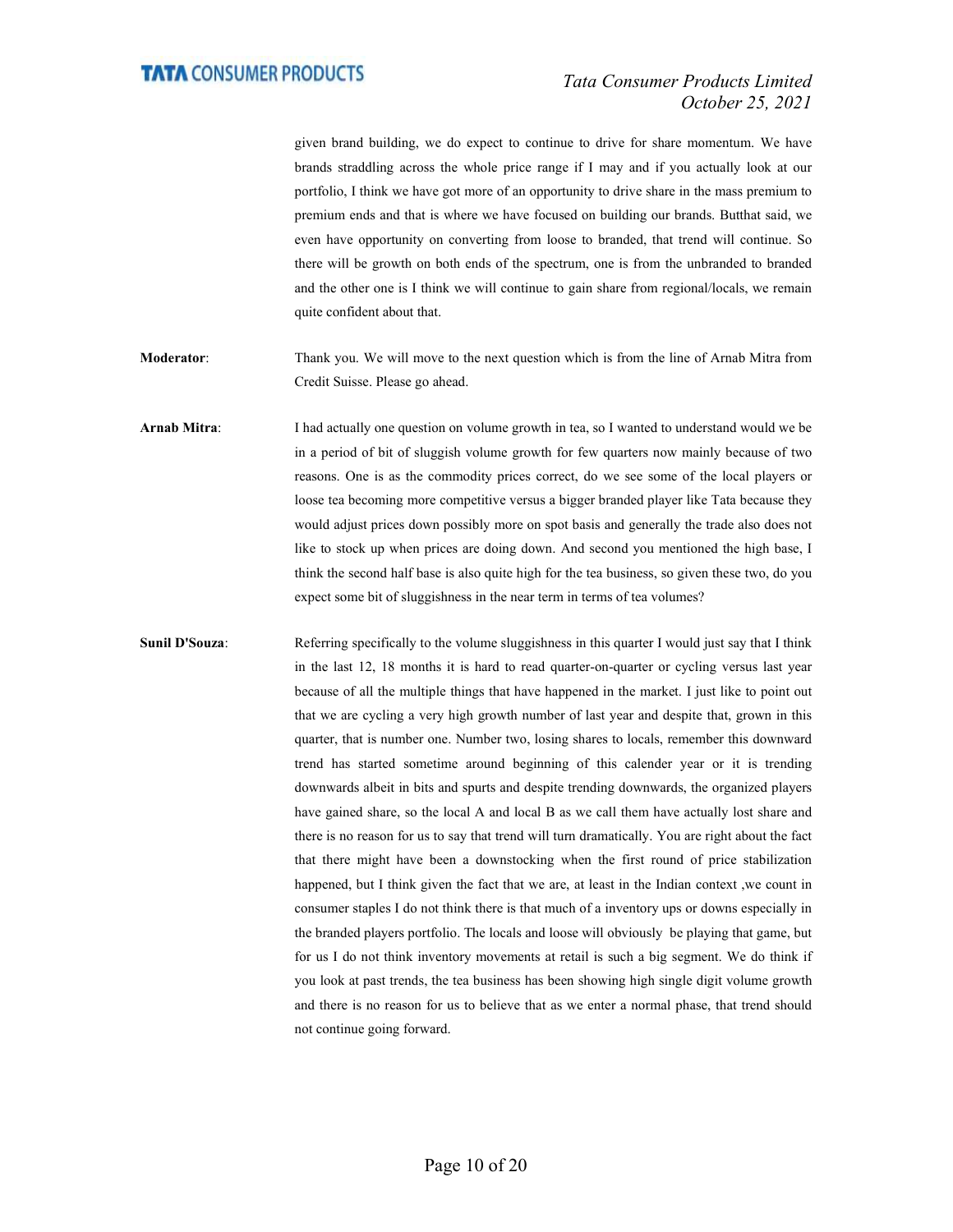- Arnab Mitra: Thanks Sunil for that. Second and last question was on working capital. So this reduction you have seen, is there any fundamental change in how much inventory you hold in terms of your business, is there any fundamental change in the business thinking on that?
- Sunil D'Souza: The working capital movement which has happened are primarily on account of two things. One is receivables and the credit that we give out into the market. If you remember, in September last year we started reworking our entire distribution system, we trimmed from 4500 odd distributors to 1500 distributors of scale, we also moved into a cash business or significantly cash business in general trade, so receivable in our books are primarily to do with the e-commerce and modern trade which is in line with industry. In general trade, these were not inline with the industry and we used to give credit which we pulled back significantly, so that is one piece. Second on tea is we are making sure that while we are booking inventory, it is not necessarily we are paying for them today, we are taking advantage of our market strength to make sure that we look not to carry inventory on our books and this is the model that we will continue to adopt going forward.

Arnab Mitra: That is very clear. Thanks and all the best.

- Moderator: Thank you. The next question is from the line of Jaykumar Doshi from Kotak. Please go ahead.
- Jaykumar Doshi: Thanks a lot for opportunity. I have two questions. The first one is on food margin- if I look at 23% growth and yet 18%, 19% decline at EBIT level, what percentage of this if you can give some color could be attributable to Tata Sampann and when do you expect the margins to come back to 15%, 16% for foods, so are you planning any price increases in salt to offset the impact of higher freight?
- Sunil D'Souza: There is an impact of mix, but it is not significant, because gross margins are broadly flat to slight bit of a movement. So while the Sampann, Salt and Soulfull portfolio is playing out, it is not as much of an impact on the gross margin, the impact is actually more below the gross margin line, inline with increased A&P spends behind the food business, we do need to build Sampann into a stronger brand, we do have opportunities to drive premiumness in salt and you have seen that playing out in the share gain that we are seeing in salt. Apart from that, we have investment behind Soulfull which was budgeted for. eEpecially now that we have built distribution which is 4x of where it was when we acquired Soulfull, we will continue to power Soulfull brand strength to make sure that we build the business there. Apart from that, there has been a small bit of reallocation of corporate cost as the food business becomes bigger and apart from that as I mentioned we have seen a bit of inflation creeping into freight, logistics, warehousing etc. So that said, I think L.K. talked about it, going forward you should start seeing the margins on the business go forward. We will make sure that we are balancing topline and margin growth because we do believe that the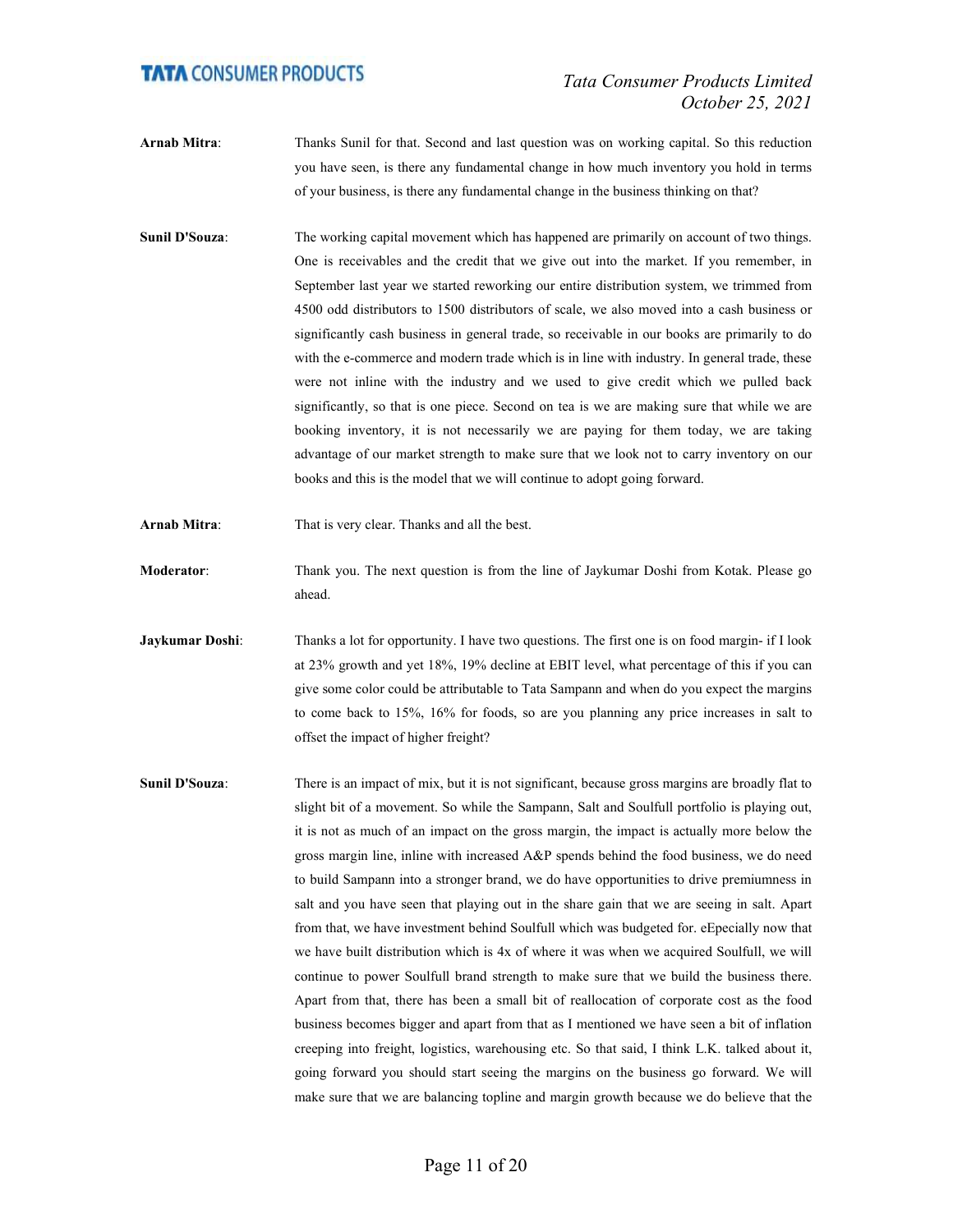big opportunity for Tata Consumer Products is to build a far larger foods business than what we have today.

- L Krishnakumar: We do not want to place too much importance on this quarter. We have to look at it in the context of wanting to build a larger foods business right and probably this is not the margin aspiration for us.
- Jaykumar Doshi: That is very helpful. One quick, there is an article Tata Industries is looking at moving Tata Q brand to Tata Consumer Products, any comments you can offer on overall ready to eat opportunity and what are your thoughts?
- Sunil D'Souza: I would just not to want to comment on media speculation right, you will always find a lot of things written about Tata Consumer going after 10 different things. We do see a large opportunity in the food business and we remain committed to growing both organically and inorganically.
- L Krishnakumar: And ready to eat is an area of interest for us and we are evaluating it among other opportunities.
- Jaykumar Doshi: Thank you so much.
- Moderator: Thank you. The next question is from the line of Percy Panthaki from IIFL. Please go ahead.
- Percy Panthaki: My first question is on the salt business, so just wanted to understand what has led to such a robust growth in the salt business something which is such a penetrated category. Now I understand obviously that the market structure is such that there is a significant unorganized business which will lose share to the organized, but the kind of growth that you have done, does it suggest that the pace of shift from unorganized to organized, it has accelerated above normal in this quarter for whatever reason or should we take this as a normal pace of shift?
- Sunil D'Souza: You are right about the growth in the salt business, I think it is driven by two or three different factors playing out. Number one is the distribution increase. When I mentioned that we moved from a two million outlet reach to 2.6 million, that holds to almost similar numbers both for beverages and foods that we have expanded distribution, that is number one. But the more important piece is we have moved from about 400,000 or 500,000 outlets that we would touch in both the businesses directly, up to 1.1 million, the execution in stores has become a lot better, that is the first piece. Second piece, we are playing the portfolio, as I said we have an opportunity in both. Number one is Tata Salt in terms of market share is probably 5 to 6x if not more of the next largest competitor and all the next four put together do not total up to the share that we have in Tata Salt, so we have got a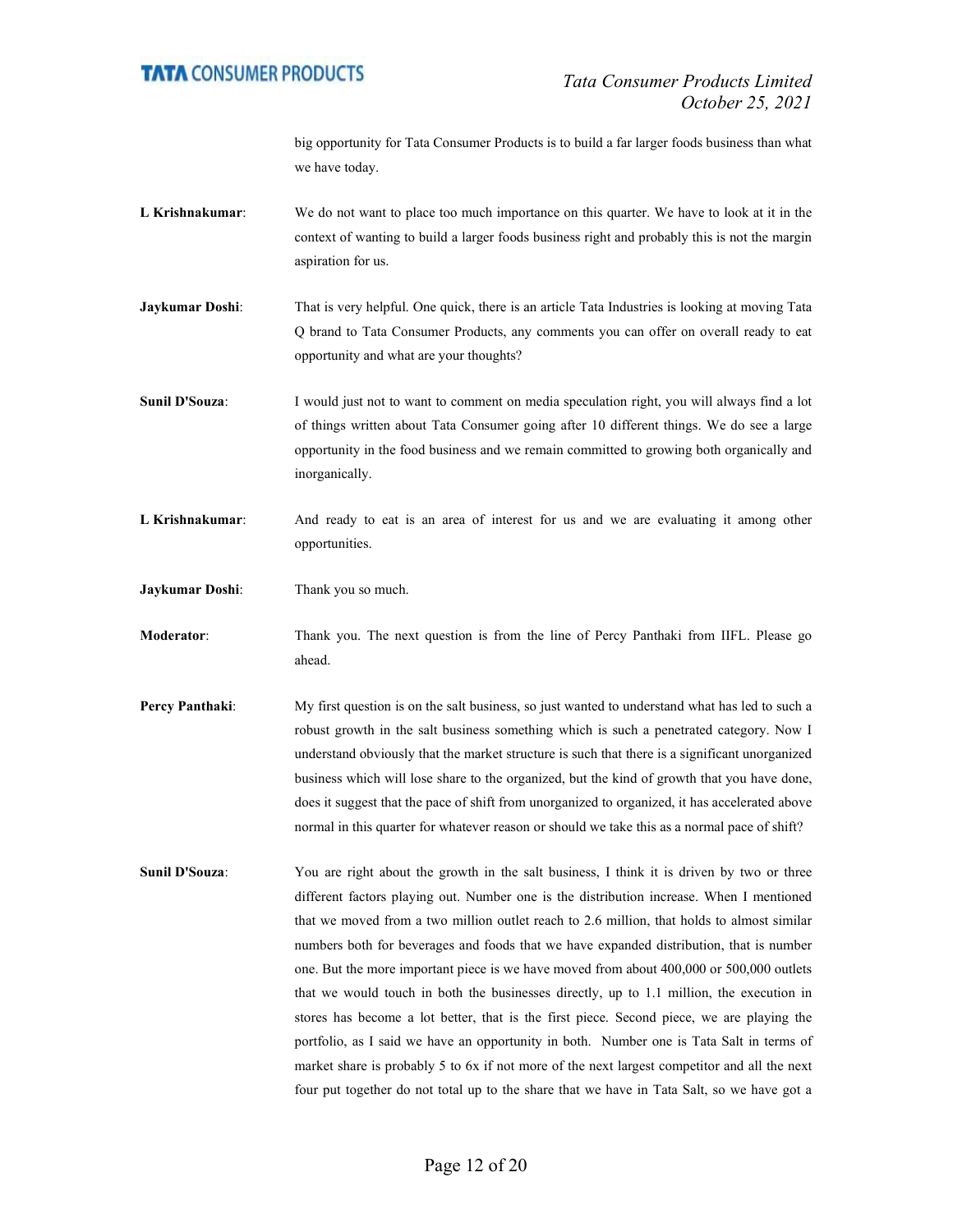very strong brand. So as long as we drive distribution, build the brand and expand the portfolio, we do believe we have got significant opportunity for growth and that is what we are seeing playing out. Yes, this quarter was a good topline to achieve, we are keeping fingers crossed that we will continue to deliver good volume and revenue growth as we go forward.

Percy Panthaki: Right Sir. My second question is on the Sampann business and I will restrict myself only to the spices and pulses part of it. Between these two, over the next four to five years, where would you put the greater percentage of your marketing budget between the pulses and the spices business?

- Sunil D'Souza: Let me say I do not think we have got to that level of detail in terms of the split of the marketing this thing. Albeit to say that whether it is in salt or in beverages or in Sampann I think we have got an opportunity to build distribution and power our brands to drive topline growth. Sampann has a huge runway to play with and as we expand our portfolio we need to build it into a stronger brand. We have just started the journey and we will continue to tweak our strategy as we go forward.
- Percy Panthaki: But do we see material aggression on the spices business side. I asked because this is first of all a large industry and proven business model with many players and we know that this business can make 20% EBITDA margin once there is enough scale. So do you like really plan to push this much more aggressively than the pulses business where the business model itself is a little sort of undiscovered and the margins in any case will be very low.
- Sunil D'Souza: I would say it is not an 'or' game, it is an 'and' game and that is why we are building Sampann as an overall brand. But you are absolutely right. The margins in the spices segment are very good, we have been doing lot of work behind the scenes on making sure that we are getting the product formulation right. As you rightly mentioned spices in, India it is not a one size fits all. Especially when you go the blended categories, even in the pures, the way coriander for example, is perceived in the north, versus the south, it is different… the color, the flavor is different, similarly the chilli- both the heat and the color percentages, so we are right now in the middle of or just about finished an entire exercise on figuring out how we go, laser focused on building one national brand, but making sure it has got different variants to appeal to different people in different markets, the margins are attractive and you will see acceleration behind spices as we go forward.

Percy Panthaki: That is all thanks and all the best.

Moderator: Thank you. The next question is from the line of Alok Shah from Ambit Capital. Please go ahead.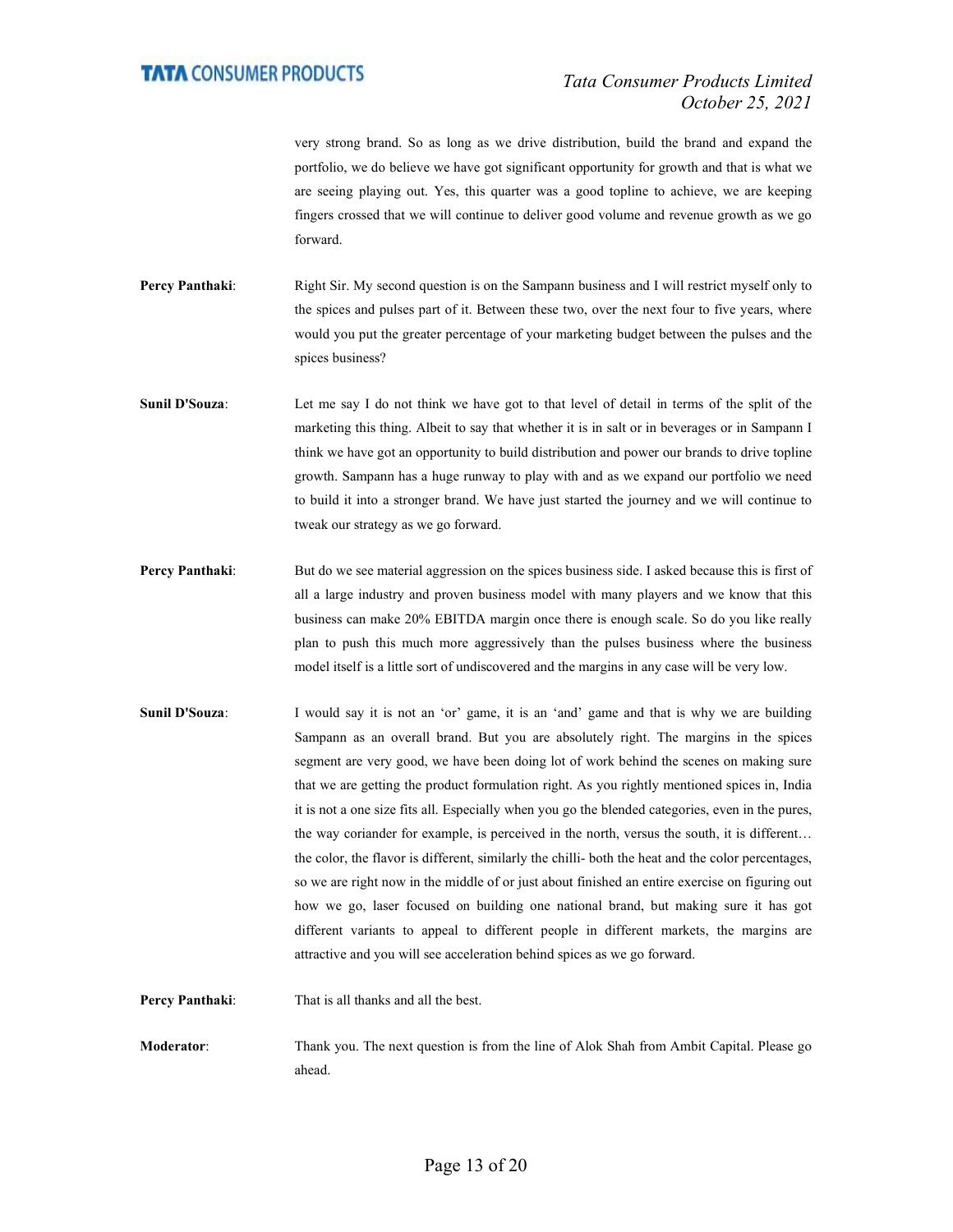- Alok Shah: Thank you Sir for giving us an opportunity. I just wanted to know one thing on the ad spend I think initially you mentioned that this level of ad spend may not sustain, but on an absolute basis if I were to look at Q3, Q4 which was a more normal quarter like the current quarter, our spend on a standalone basis has been the range of about Rs.125 Crores odd and currently it was Rs.133 Crores, so should we build moderation from the current level or you think this current run rate of about Rs.130 Crores odd should sustain the brands that we aspire to build?
- Sunil D'Souza: I am not sure I got the details, but just to give you a perspective, we are coming from behind in terms of spends behind our brands. On a ATL basis if you look at percentage to sales compared to high single digits, lower double digit that most big branded players in the FMCG spaces would spend, we are significantly lower down and therefore you will see this upping. The idea was, in the synergies we have taken out significant amount of cost and a large part of that has been redeployed into building brands and building distribution. So I do not think we intend to reduce ATL as a percentage of sales, if anything we would maintain/make sure that we have got enough firepower for our brands going forward especially as we build the premium ends of our portfolio.
- Alok Shah: Got it and just one followup on that is that when you look at lot of other consumer goods companies, it is also because of the share of the personal care, home care etc where the margins are more than 50 to 55% odd, but in our portfolio the margins would not be that high, so as you said highest focus would be on the ad spendt towards the premium brands, is that understanding correct Sir?
- Sunil D'Souza: That is one piece. The other piece is- in the FMCG business, we normally follow ratio of share of voice toshare of market. You want to make sure that you are competitive in distribution as well as competitive in reaching the minds of the consumer, so SOV to SOM benchmark that we follow makes sure that in the category that we are playing in, we are up there .SOV has to be slightly higher than the share of market, that is the way it is indexed, so while I do understand that in other parts of the FMCG business, there are higher margins and therefore it affords higher A&P, but in the categories that we are playing in, we will be highly competitive.

Alok Shah: That is it from my side. Thank you very much. Good luck.

Nidhi Verma: We can go to the webcast, now to take a couple of question. Sunil, there is a question from Aditya at JST Investment, he is asking what is the vision for the foods business and after Soulfull are we looking at more healthy brands under our fold?

Sunil D'Souza: Absolutely, like I said I think we see the biggest runway for growth in the foods business. We are looking at opportunity growth from an organic as well as inorganic perspective. Just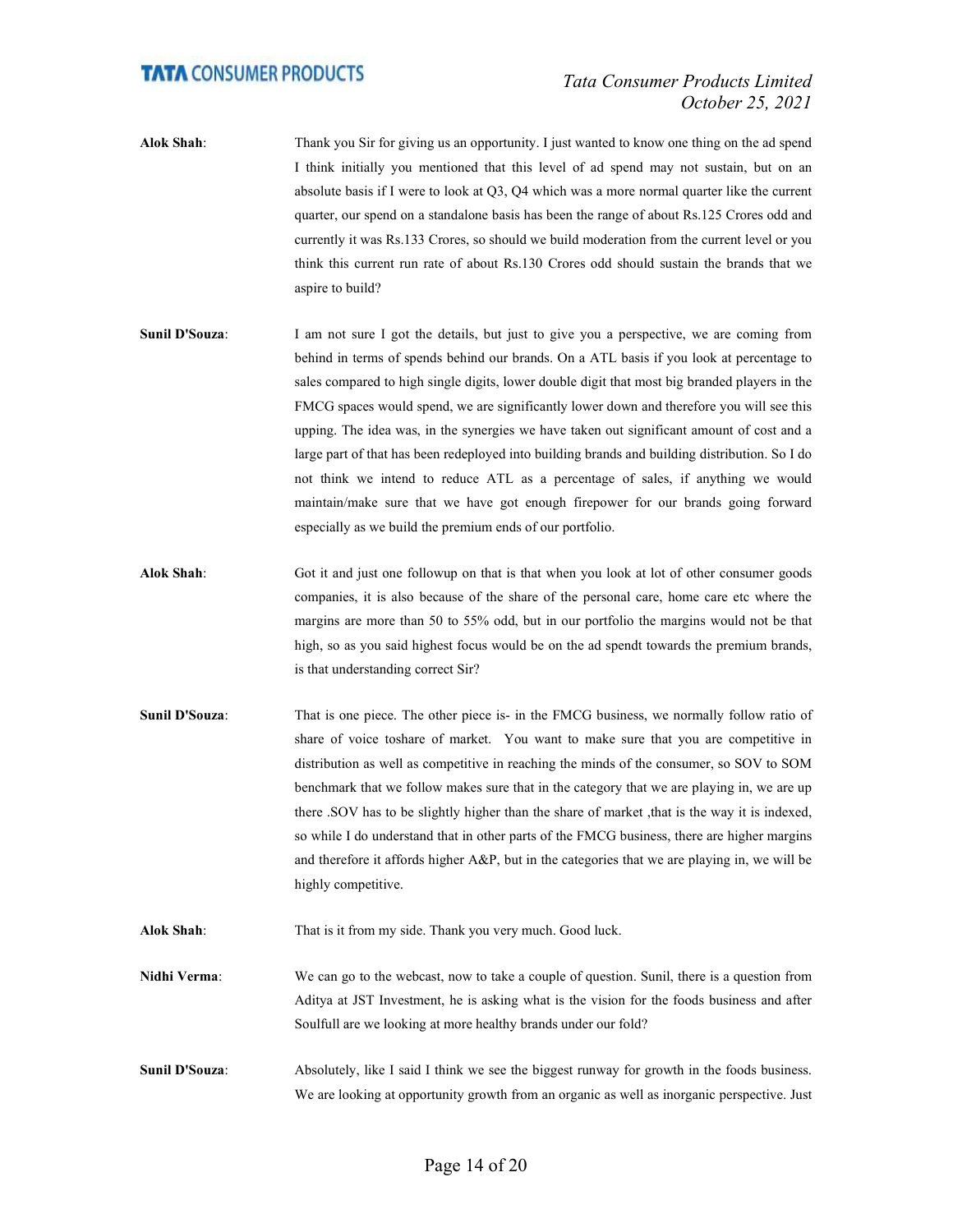to highlight , we are sitting with Rs.2250 Crores of cash, so we have enough firepower if and when we see opportunities but like I earlier mentioned just because we have got money in the pocket and we enter a supermarket we do not have to buy anything. What we are very, very conscious about is we have got to create value for shareholders and therefore we take hard looks at both the strategic and financial fits, we probably passed significantly more opportunities than we have ever done in the past, but yes we are constantly scanning the horizon on any and every opportunity.

- Nidhi Verma: Okay, thank you. Next question is from Saurabh Shah, he is asking if we have any plans to review the international business especially given higher investments that may be needed in the domestic business?
- Sunil D'Souza: I would treat this as two separate pieces per se. I do not think we will shy away from higher investments in the India business and you have seen us up our A&P, increase our distribution, strengthen our entire digital, innovation pipelines, so we are making the investments that are needed in the India business. That does not mean we have got to move away from the international. International is a separate piece which we have always mentioned saying that it is a stable business with decent market shares, we right now focus on three big markets, it is a good cash flow business and the focus there is to make sure that we get our strategy right. I think we have got a few pieces right, for example in the UK which I pointed out with the three brands strategy, we are looking at cost and optimization in those businesses to make sure that they are fueling their own growth from simplification etc., that we are looking at.

Nidhi Verma: Okay, thanks Sunil. Moderator, we can go back to the Q&A queue.

Moderator: Thank you. The next question is from the line of Sheela Rathi from Morgan Stanley. Please go ahead.

Sheela Rathi: Thank you for the presentation and thanks for the opportunity. I just had one question, this is on inflation on the packaging side for both paper and plastics, is there something which is worrying you in terms of being long term as compared to the inflation and other raw materials and if yes, is the company thinking about doing something around it , that is my question.

Sunil D'Souza: Sheela, you are absolutely right. I think basically for us it is a tale of two cities. We have seen tea price inflation coming down strongly and benefitting the India packaged beverages business, but on the other side, there is I would say oil and liquidity led inflation which we have seen starting to nudge up in the foods business per se. So yes it is having an impact on packaging, freight, logistics, etc., it is starting to creep up and like I mentioned in my outlook we are looking at various different levers that we have which includes revenue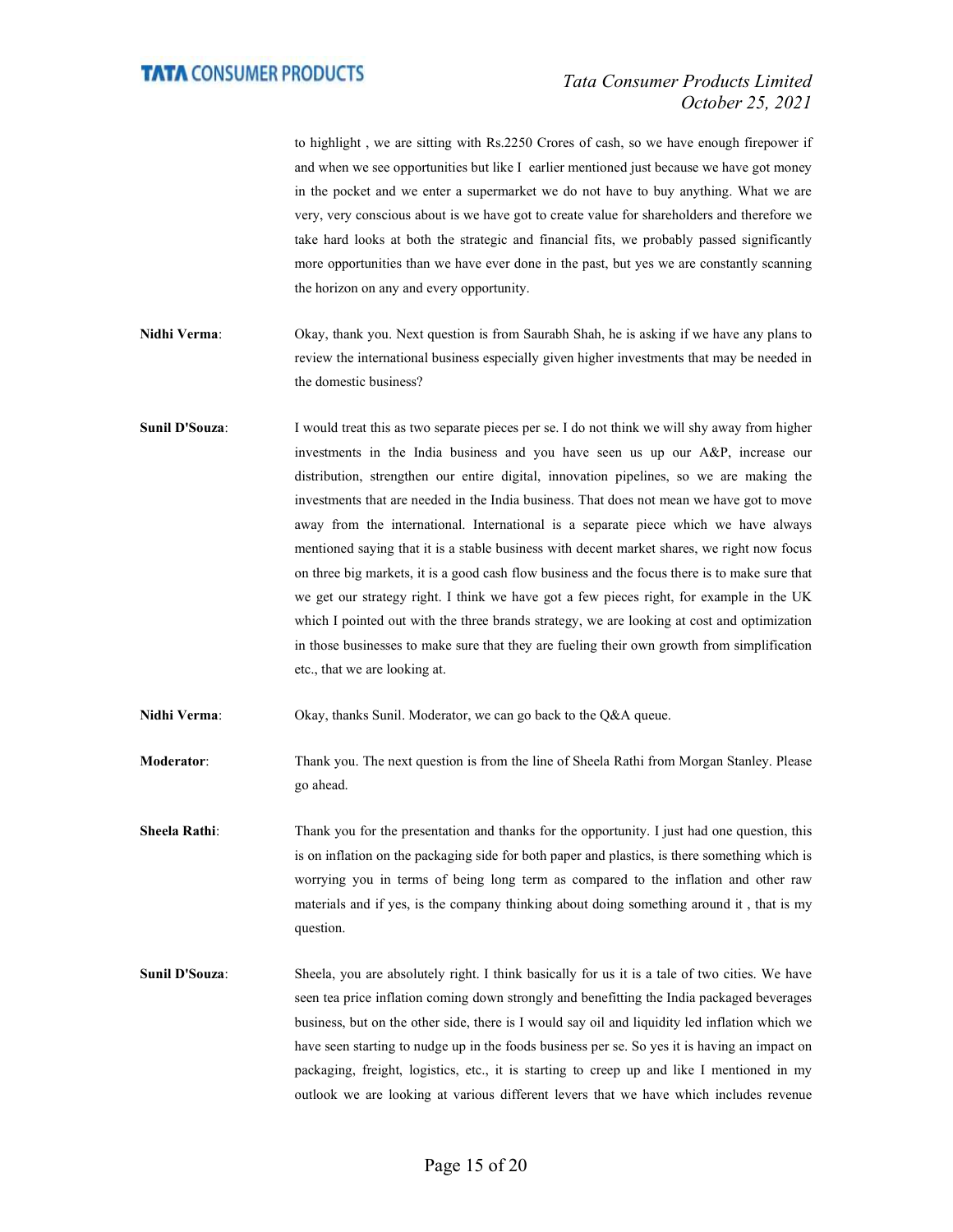management, which includes packaging sizes, pricing as part of that, various discretionary spends, A&P, the right level to make sure we are trying to balance it, but I do see the oil led inflation probably lasting out longer than all the other pieces put together.

- Sheela Rathi: Where I was coming from is less to do with oil, but more to do with supply constraint which could build up in the medium term especially on supply of paper and plastic due to concerns on ESG, so that is where I was looking at, that is this inflation here to stay because the supply could be an issue in the medium to long term?
- Sunil D'Souza: Let me say we do not see supply constraints as being an issue. Right now, for example a significant portion of our salt packaging is already recyclable, we are moving to recyclable packaging in beverages as well in line with our commitments on ESG etc., but we do not see supply constraints as being the issue out there. We do see cost creeping up because of fuel and oil led inflation out there.
- Sheela Rathi: Thank you.
- Nidhi Verma: Moderator, I will just take another question from the webcast. Sunil, Chanchal is asking in NourishCo, you got water business right, so between water business and food business which will ramp up faster, given both have huge opportunity.
- Sunil D'Souza: I would say it is again not 'or', it is 'and.' We have got opportunities in both the businesses, but like I said NourishCo I think is on a real roll 107% growth year to date despite the fact that we saw lockdown, the great news is I think we have got the business models right. Just I did not mention it on the call, Himalayan business has broken even in the last quarter. After so many years of having the business, we have actually turned the business on the profitability front, you have seen the increase in number of outlets, you have seen the new product pipeline starting to come out, Fruski which we started as a pilot in Hyderabad and Vizag, very quickly we ran out of capacity, now we have added capacity and we start ramping that up, innovation in the cups which is a very, very unique package and we are the leaders in that, the jelly has started off, I normally do not use this term, but gone up like a rocket and I hope to continue that momentum. So it is accepting both of them have different priorities and we will continue to stay focused to make sure we leverage both of them to get our growth aspirations right.

Nidhi Verma: Moderator, we can go back to the Q&A queue now please.

Moderator: Thank you. The next question is from the line of Manoj Menon from ICICI Securities. Please go ahead.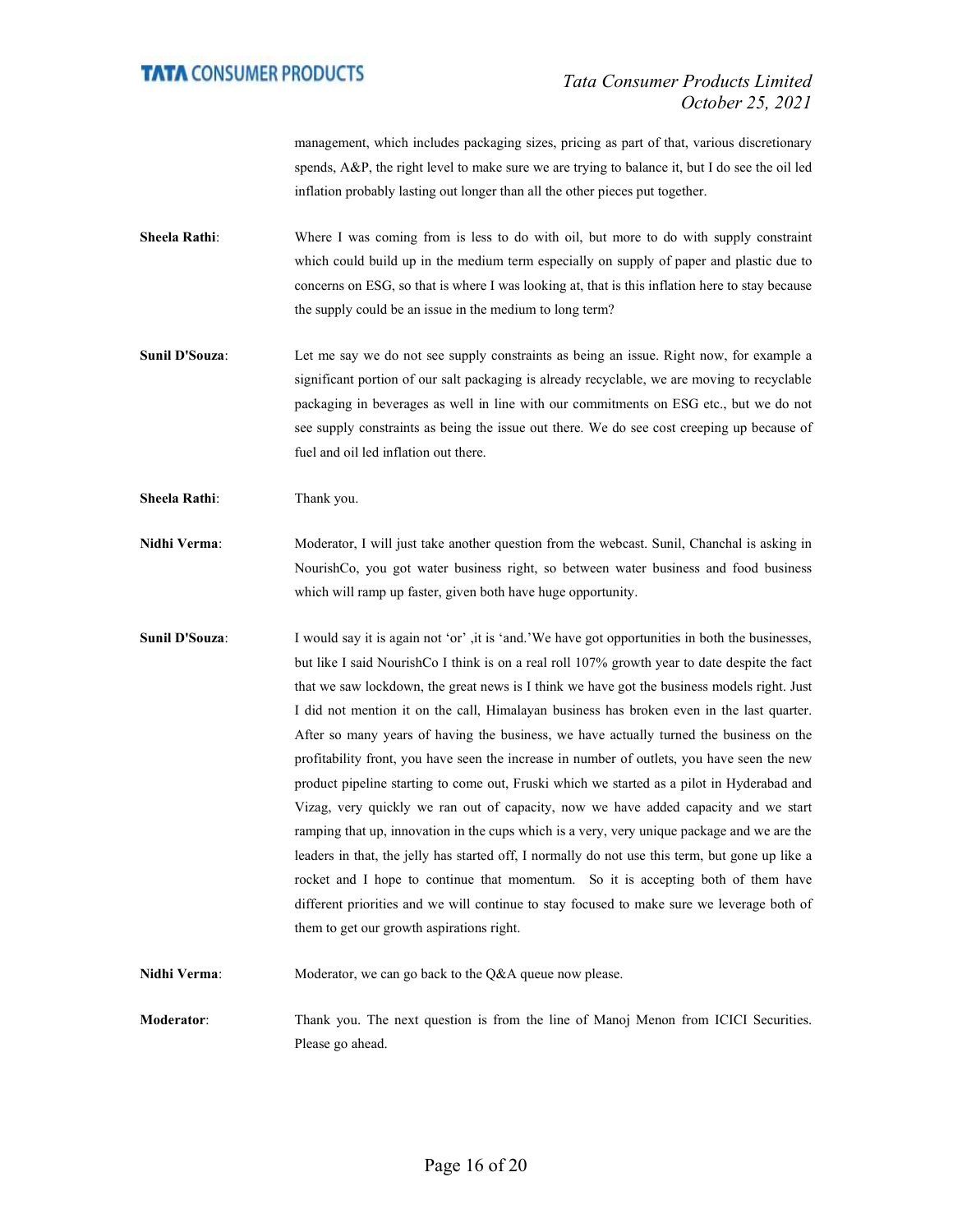Manoj Menon: Thank you Sunil.

#### Tata Consumer Products Limited October 25, 2021

Manoj Menon: I just had one question, this is pretty much a top down. Based on what you are seeing in different parts of the portfolio in India given that you have recently leveraged that portfolio now versus what it has five years back, when I said diversified it could be region, it could be products, it could be SKUs, given the sort of inflation what we have seen in general in the economy which is probably happening after a decade and also in consumption with some commentary which we heard from companies like Unilever etc., that it seems to be hurting demand at least that is what their problems with these, so just wanting to understand based on what you are seeing and not-necessarily what Nielsen number says on market growth etc., if you can give us examples on what the consumer is actually saying or behaving currently in terms of SKUs and where the opportunity lies for you within that parameter. Second, does this have any sort of an impact for you in your business plans for let us say innovation over the next 12 to 18 months? Thank you.

Sunil D'Souza: I am not a forecaster, all I can say is I have been hearing bits and snippets of what various people are saying. So you would have heard this chatter about rural being slower than urban and lot of this is coming out of various different categories which Nielsen is tracking. I would say for us actually it is not as much of a concern as it would be for many other companies because like I said, our urban footprint is far stronger than rural, so rural is more of a share opportunity for us, that is number one. Number two, in terms of outlook I am not sure it is a sustained long term problem simply because, we have had a good monsoon, MSPs are good, we are coming out of the COVID wave which this time around actually impacted the rural heartland and I think consumers were not very sure, so I do see improvement from here on, now again do not take my word for it, because like I said I am not a forecaster, I just try and distill what I am hearing around. You would have also hear different companies talk of stress in different parts of the country, again I would not be too worried about that because for us very simply put in the categories that we play, if I take tea and salt I do think we have got share opportunities in branded and we have got the opportunity move from unbranded to branded.Similarly in salt, we have got opportunity both on the premium space as well as below out there and Sampann is literally white space which we have got to go out and Sampann, Soulfull, NourishCo, we have got to go out and chart out our own trajectory. So while we would keep a close eye on trends as they happen, I would be more keen on making sure that our share aspirations and our topline aspirations remain in the right place.

Moderator: Thank you. The next question is from the line of Devika Jain from Ratnabali Investment Private Limited. Please go ahead.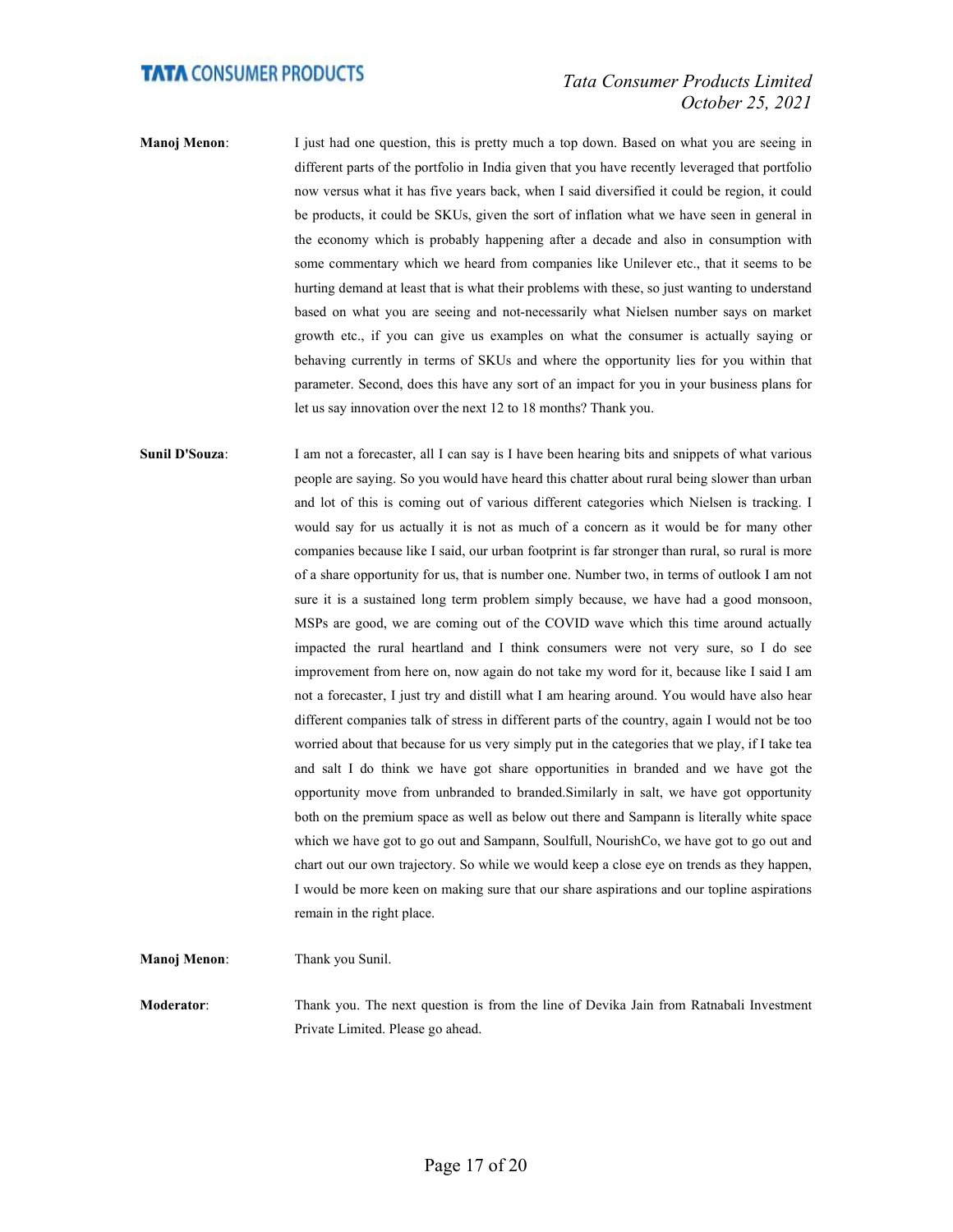- Devika Jain: Good morning Sir. I just had one question. I wanted to understand how do you plan to capitalize group company advantages, so basically what is your strategy to go about it and the less group dependent at the same time?
- Sunil D'Souza: If I got your question right, we work very closely with different group companies albeit in the right legal and governance framework to make sure we are leveraging all the advantage that the Tata Group brings to the table. So for example in the whole Tata digital sphere which is actually owned by Tata Sons, we are making sure that we are staying close and collaborating with companies to derive maximum amount of synergies.
- Devika Jain: Okay, that is about it. Thank you.

Moderator: Thank you. The next question is from the line of Sumant Kumar from Motilal Oswal. Please go ahead.

Sumant Kumar: Can you talk about the other expense trajectory from here, we have seen overall Y-o-Y and Q-o-Q increase, so what will be the trajectory from here, the expense is going to stabilize or going to moderate from here?

Sunil D'Souza: L.K. can I request you to take that?

L Krishnakumar: I will take it. I think we expect that as business grows, the proportion as a percentage to sales will improve, so I am not commenting on quarter-on-quarter. I said this element of sales and investment in building capability- if you get more sales, the percentage to sales we expect to come down from where it is today, there is also some element of inflation which is there, we do not think that will be there for long that also will come down. And as we have some initiatives on restructuring and all that which is now complete which also could give some benefit. So overall in the medium term we would expect an improvement in the percentage than what we are today.

Sumant Kumar: And the second question is the food margin, can you discuss about we have seen significant decline in food margin, so what will be the normal trajectory for food margin in the annual basis, I am not talking about quarterly numbers, number one. Number two, the tea side we have seen 2% kind of growth may be because of high base, but with the expansion in the reach we are not expecting a lower single digit kind of growth in the tea?

L Krishnakumar: Question is not clear.

Sunil D'Souza: Let me try and answer the tea, like I said I think I answered it earlier on the call, longer term we do expect it to hit high single digit growth that was prevalent in the tea business, there is no reason for us to change our views on that. I would urge you not to draw too much into the quarter-on-quarter moves up and down out here simply because it has been a very, very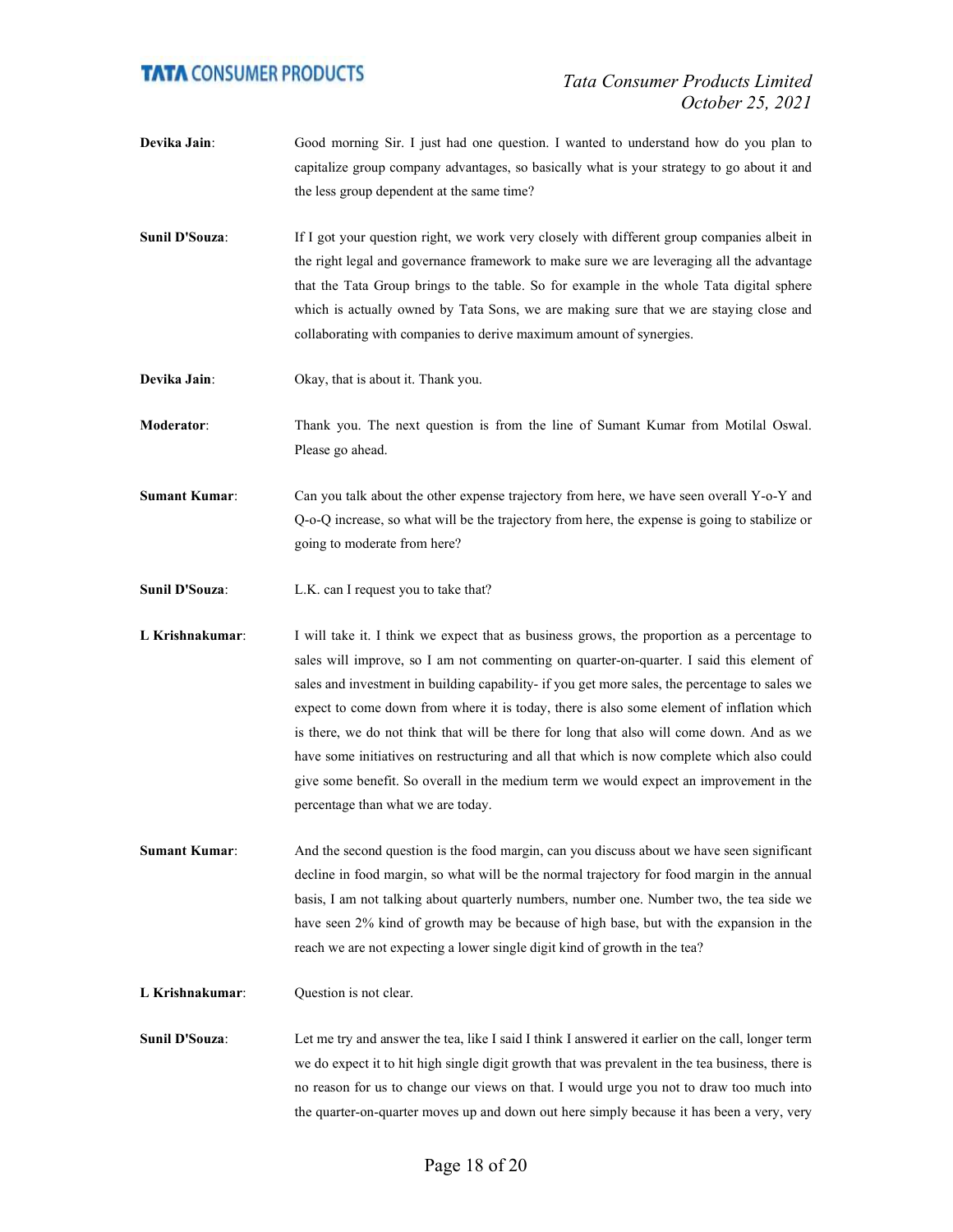volatile environment. On the foods business again L.K. mentioned this is not the long term numbers that we are seeing, we want to continue to move it upwards and I think you will see that coming forward.

Sumant Kumar: Thank you so much.

Moderator: Thank you. The next question is from the line of Shirish Pardeshi from Centrum Capital. Please go ahead.

- Shirish Pardeshi: Good afternoon Sunil and L.K. Thanks for the opportunity. I had two questions. If I look at the food part of the business towards total branded business, it has already moved from 23% to the higher of 25%, could you help me to understand where do you see this business to settle may be medium to long term may be another two to three years?
- Sunil D'Souza: In the food space again to reiterate, TCPL aspires to be a large FMCG company and as a first step in that we want to build a large F&B company and in that space we see food as the bigger growth driver, so you see focus on growing salt of course, you see the focus on expanding the Sampann portfolio and you would also see us make organic, inorganic moves like we made in Soulfull.
- Nidhi Verma: Moderator, we will take one last question now please?
- Moderator: Thank you. The next question is from the line of Jayant Mamania from Care PMS. Please go ahead.
- Jayant Mamania: Good afternoon. I have couple of questions. One is regarding the single-origin coffee Sonnet that we have launched and we have launched more variants also recently, so can you tell us how big it can be in a period of two years and is there any plan to launch offline?
- Sunil D'Souza: Let me say it is not only Tata Coffee Sonnets. We have started our D2C play, because we do think this was the long term trend which would have come about any ways and the COVID environment has probably accelerated that, we do see a place for D2C brand because a), it helps us play in premium categories at a very low cost b), it helps us to reach target consumers and communicate with them directly and c), more importantly we get feedback realtime on how consumer trends are moving, so we have launched Tata Tea 1868, we have launched Eight o'clock coffee and we have launched Sonnets. Now we are seeing a decent response I do think we can accelerate this. I would not hazard a guess on how big it can be because we have got to get several pieces right both in terms of the communication and the logistics as we roll this out. That said , the focus on D2C brands will continue to be there and if we see that they are decent enough to necessitate or there is